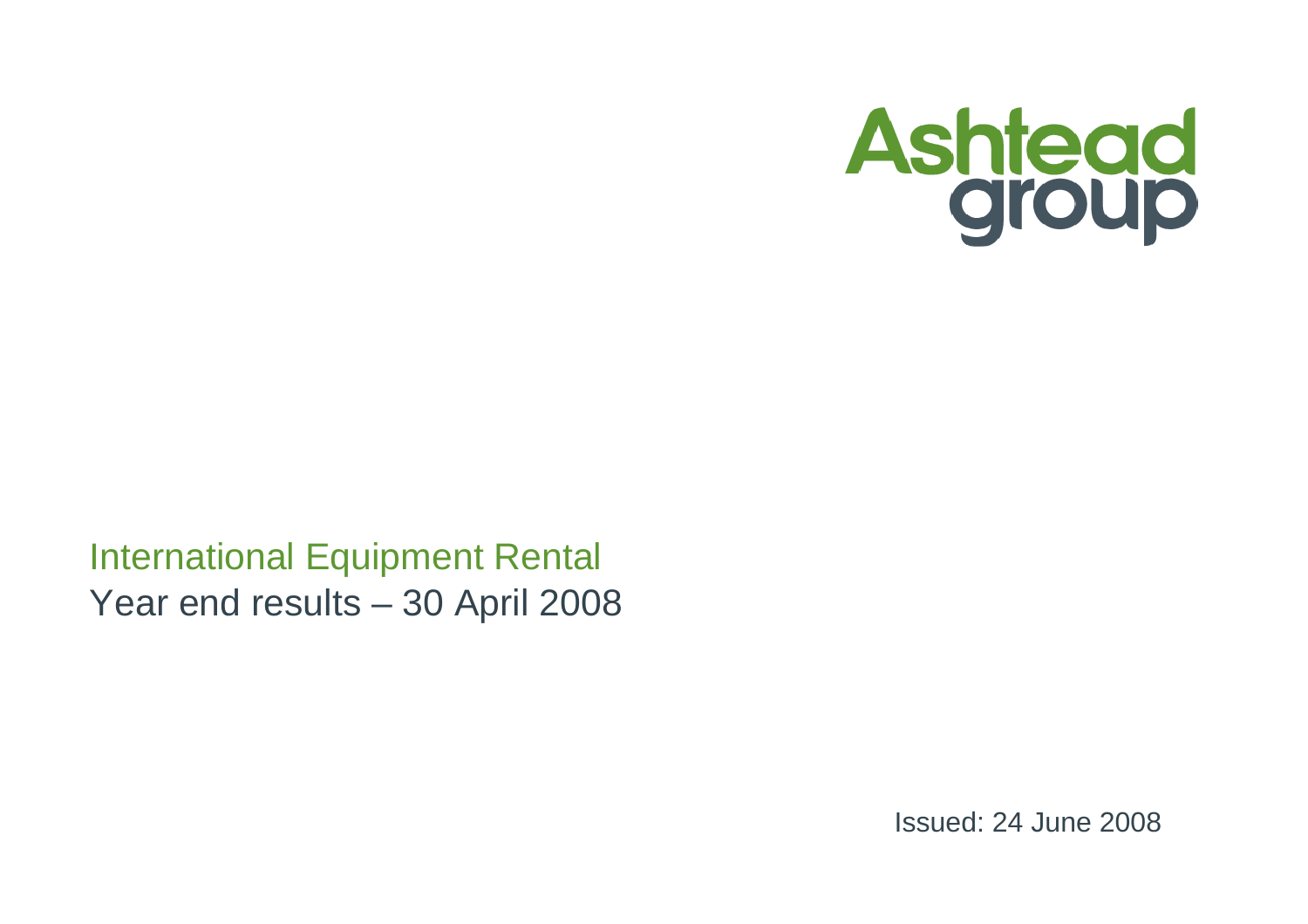### Legal notice

This presentation has been prepared to update equity analysts on the Group's performance and does not constitute an offer of securities or otherwise constitute an invitation or inducement to any person to underwrite, subscribe for or otherwise acquire securities in Ashtead Group plc or any of its subsidiary companies.

The presentation contains forward looking statements which are necessarily subject to risks and uncertainties because they relate to future events. Some of the factors which may adversely impact some of these forward looking statements are discussed in the Group's audited results for the year ended 30 April 2008 under "Principal risks and uncertainties".

The presentation contains supplemental non-GAAP financial and operating information which the Group believes provides valuable insight into the performance of the business. Whilst this information is considered as important, it should be viewed as supplemental to the Group's financial results prepared in accordance with International Financial Reporting Standards and not as a substitute for them.

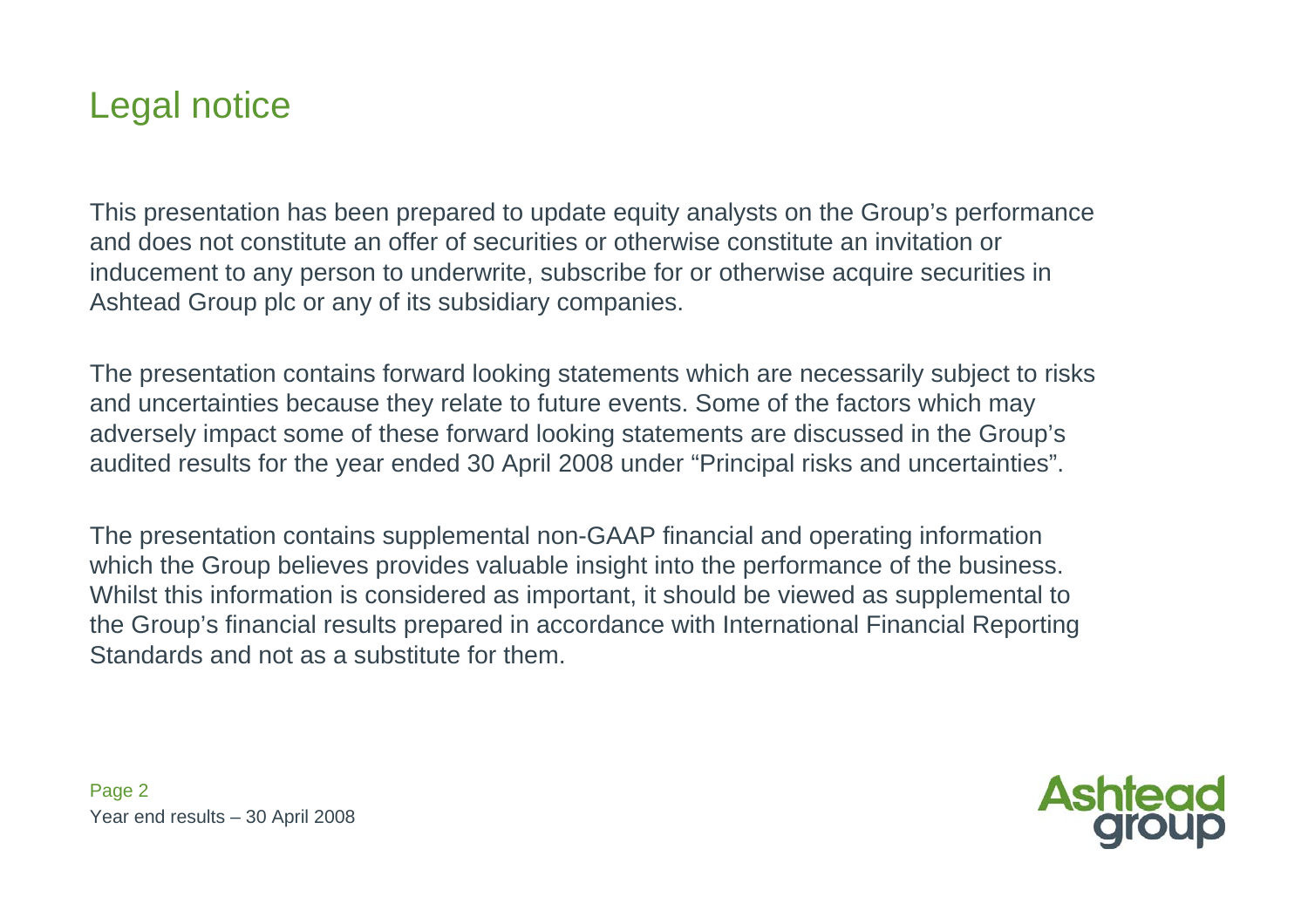# **Highlights**

- Group profit up 51% on prior year
- Strong performance in both core divisions
- Momentum established carried forward into new financial year in good market conditions
- Sale of Technology announced for £96m
- Significant deleverage expected in coming year
- Business well positioned for further progress

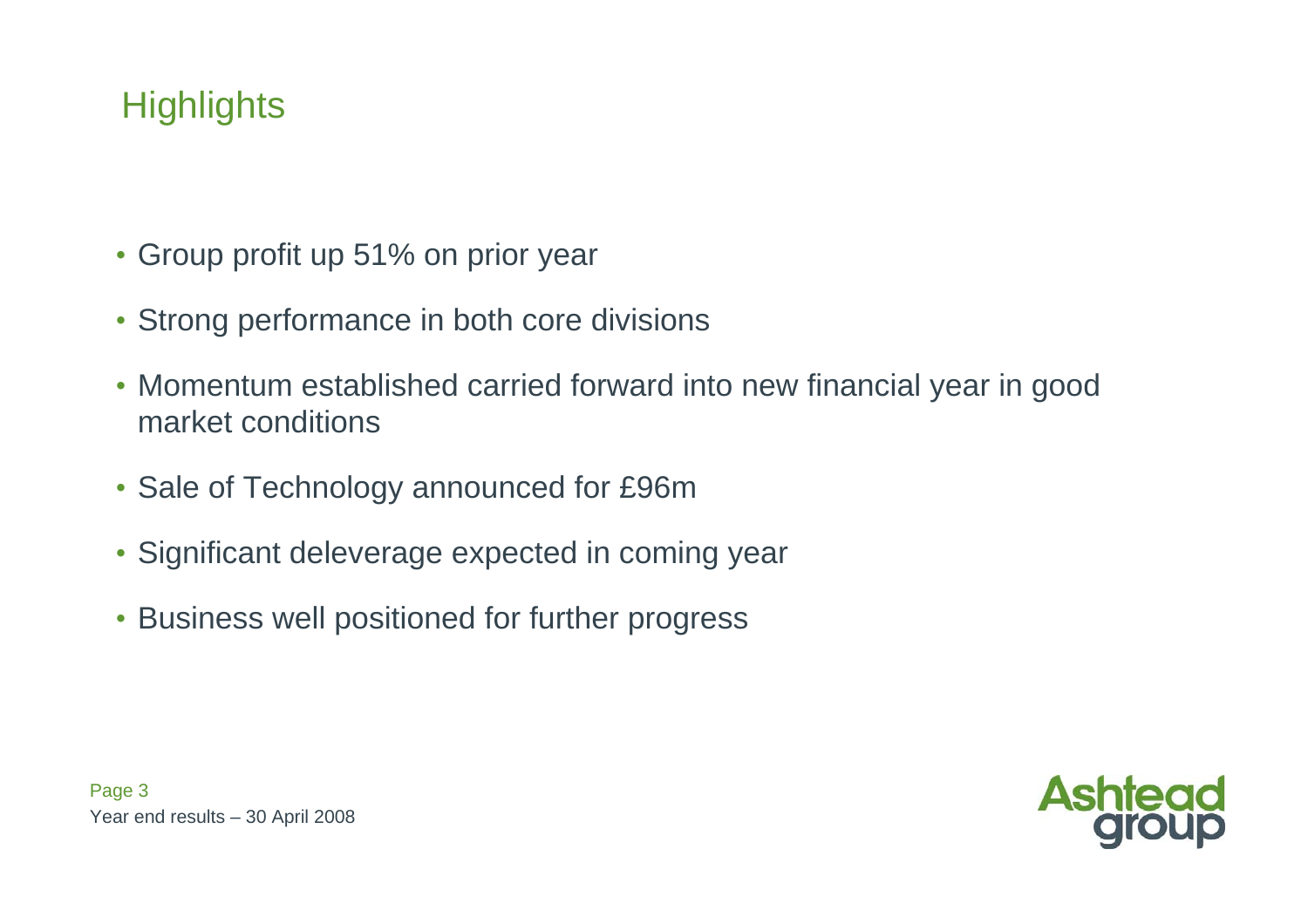# Financial ReviewIan Robson – finance director

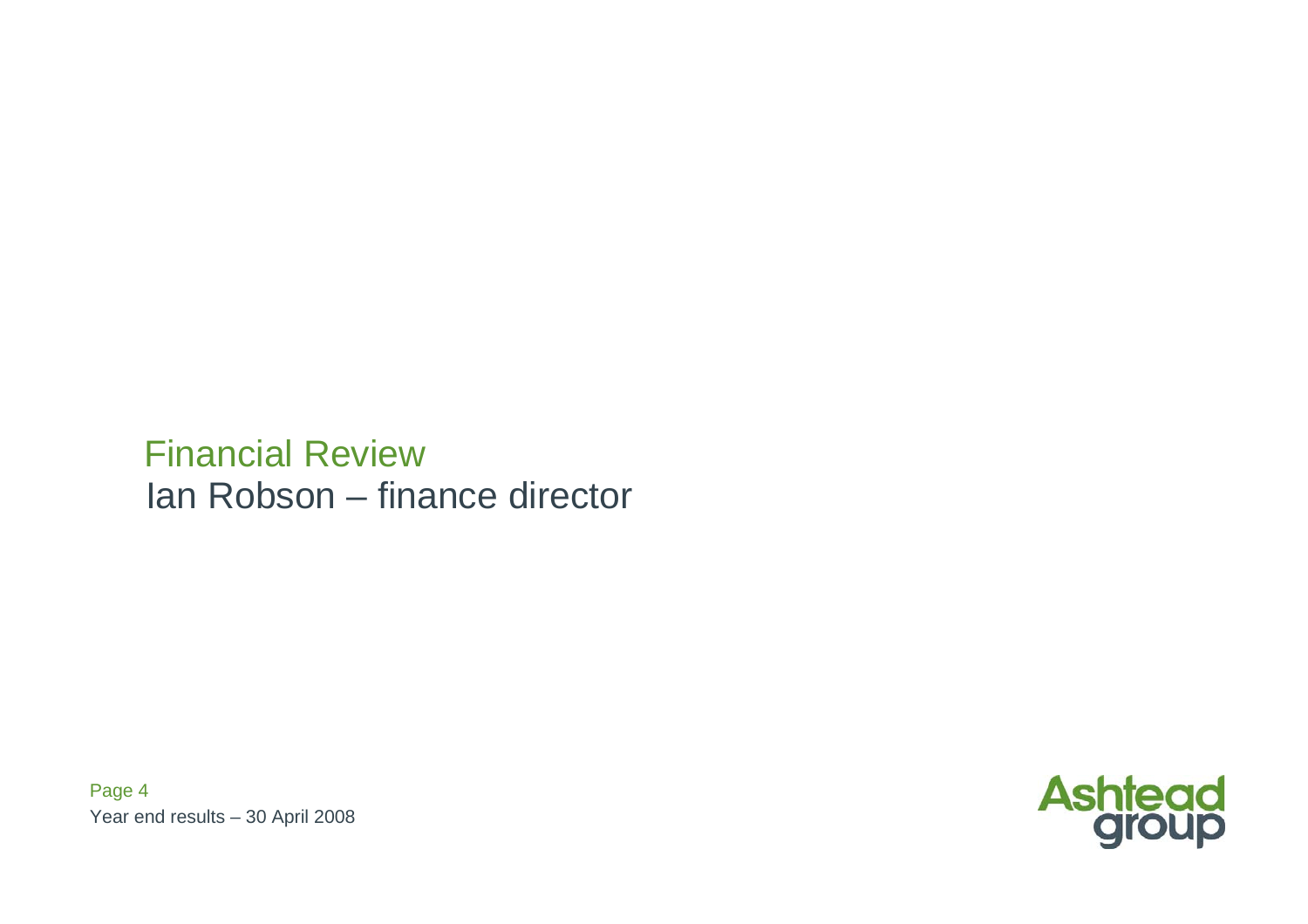# Full year results – total group results again show strong growth

|                                                  |                     | 2007                     |                       |                       | Growth    |             |
|--------------------------------------------------|---------------------|--------------------------|-----------------------|-----------------------|-----------|-------------|
|                                                  | As                  |                          | Pro                   | 2008                  | At actual | At constant |
|                                                  | reported            | <b>Nations &amp; Lux</b> | forma                 | Actual                | rates     | rates       |
| <b>Revenue</b><br><b>Operating costs</b>         | 896<br><u>(586)</u> | 130<br><u>(99)</u>       | 1,026<br><u>(685)</u> | 1,003<br><u>(623)</u> | $-2%$     | $+2\%$      |
| <b>EBITDA*</b><br>Depreciation                   | 310<br>(159)        | 31<br><u>(21)</u>        | 341<br><u>(180)</u>   | 380<br><u>(182)</u>   | $+11%$    | $+16%$      |
| <b>Operating profit</b> *<br>Interest            | 151<br>(70)         | 10                       | <u>161</u>            | 198<br>(75)           | $+23%$    | $+28%$      |
| <b>Profit before tax *</b>                       | 81                  |                          |                       | 123                   | $+51%$    | $+56%$      |
| Earnings per share *                             | 10.3p               |                          |                       | <u>14.8p</u>          | $+44%$    | $+48%$      |
| <b>Margins</b><br>- EBITDA<br>- Operating profit |                     |                          | 33%<br><u>16%</u>     | 38%<br>20%            |           |             |

\* Before exceptional items, amortisation of acquired intangibles and fair value remeasurements

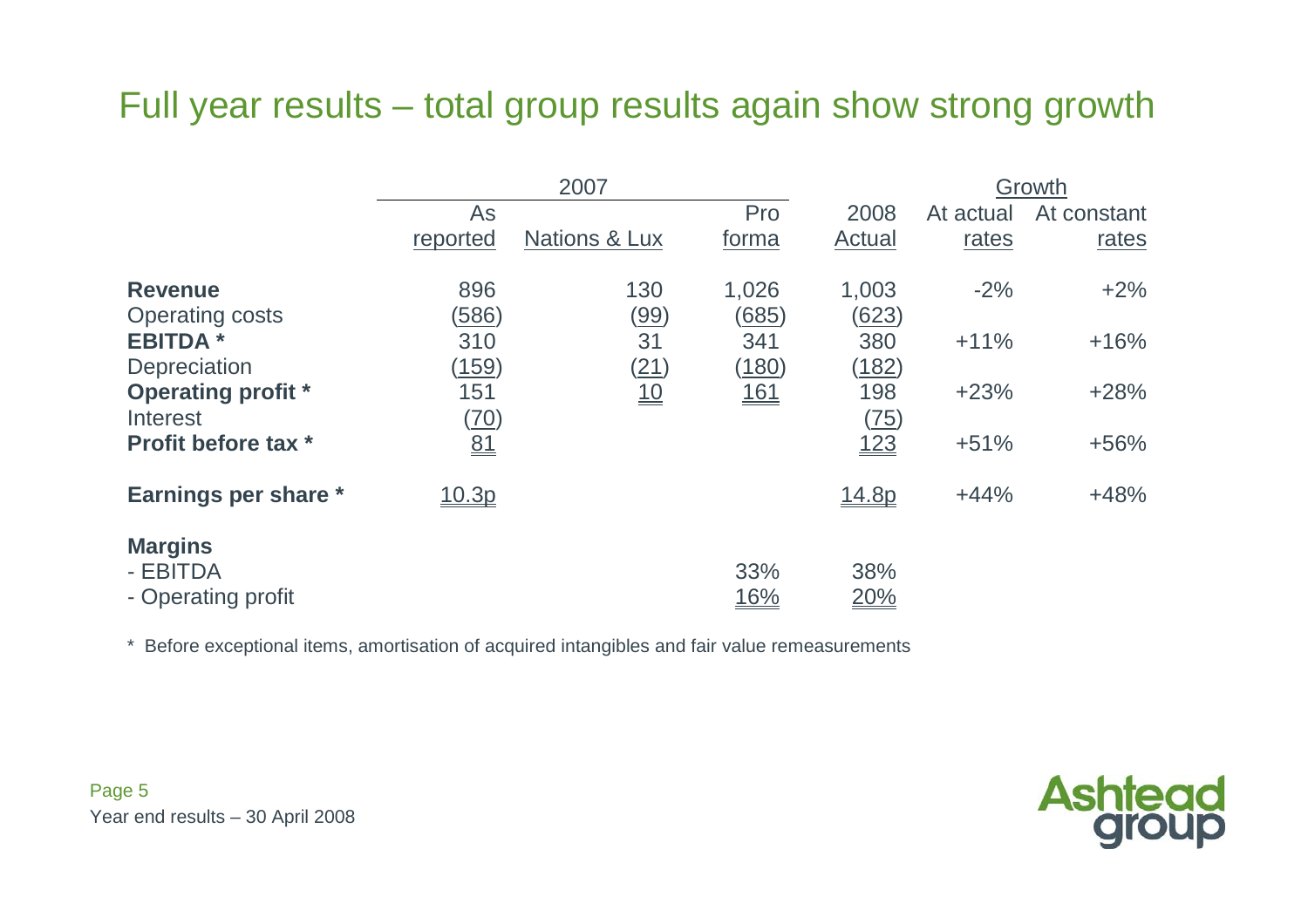# Margins show consistent development



EBITDA margin **EBITDA** margin

■ Existing Group before NationsRent ■ Pro forma including NationsRent ■ Actual Group – post-acquisition

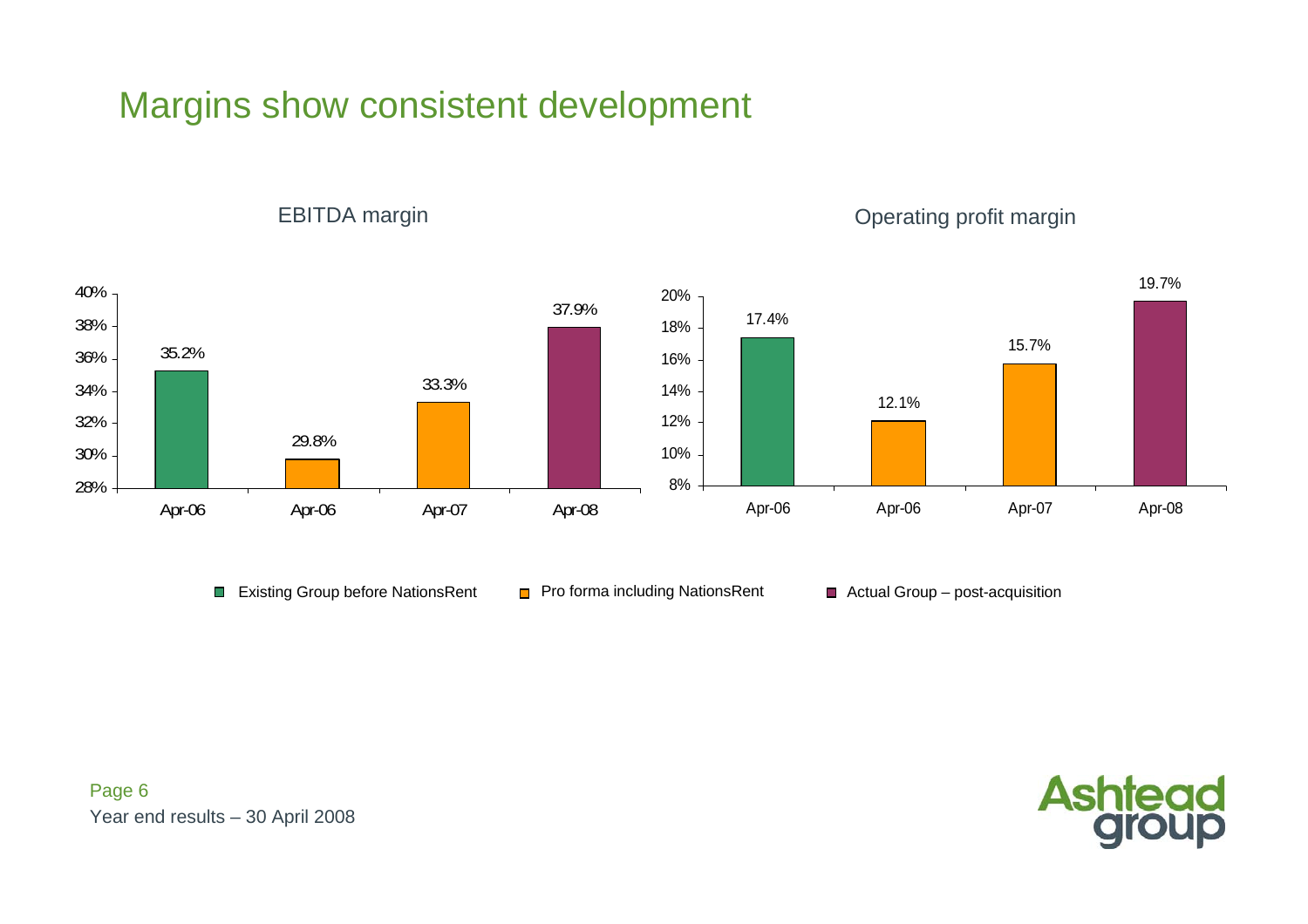#### Continued strong return on investment Returns substantially exceed weighted average cost of capital

• RoI now at 14% and rebuilding following dilution from **NationsRent** • Average RoI since April 2004 of 12.2% significantly ahead of Group's pre-tax weighted average cost of capital of c.8% 6.97.79.210.711.011.912.813.8 14.715.414.1 13.2 12.9 12.9 13.1 13.614.067WACC  $_{\rm 8}$ 9101112131415 $16 -$ Apr-04 Jul-04 Oct-04 Jan-05 Apr-05 Jul-05 Oct-05 Jan-06 Apr-06 Jul-06 Oct-06 Jan-07 Apr-07 Jul-07 Oct-07 Jan-08 Apr-08 RoI is defined as the ratio of operating profit before amortisation and exceptionals to net operating assets, including goodwill. Debt and deferred tax are excluded.  $\frac{0}{0}$ 

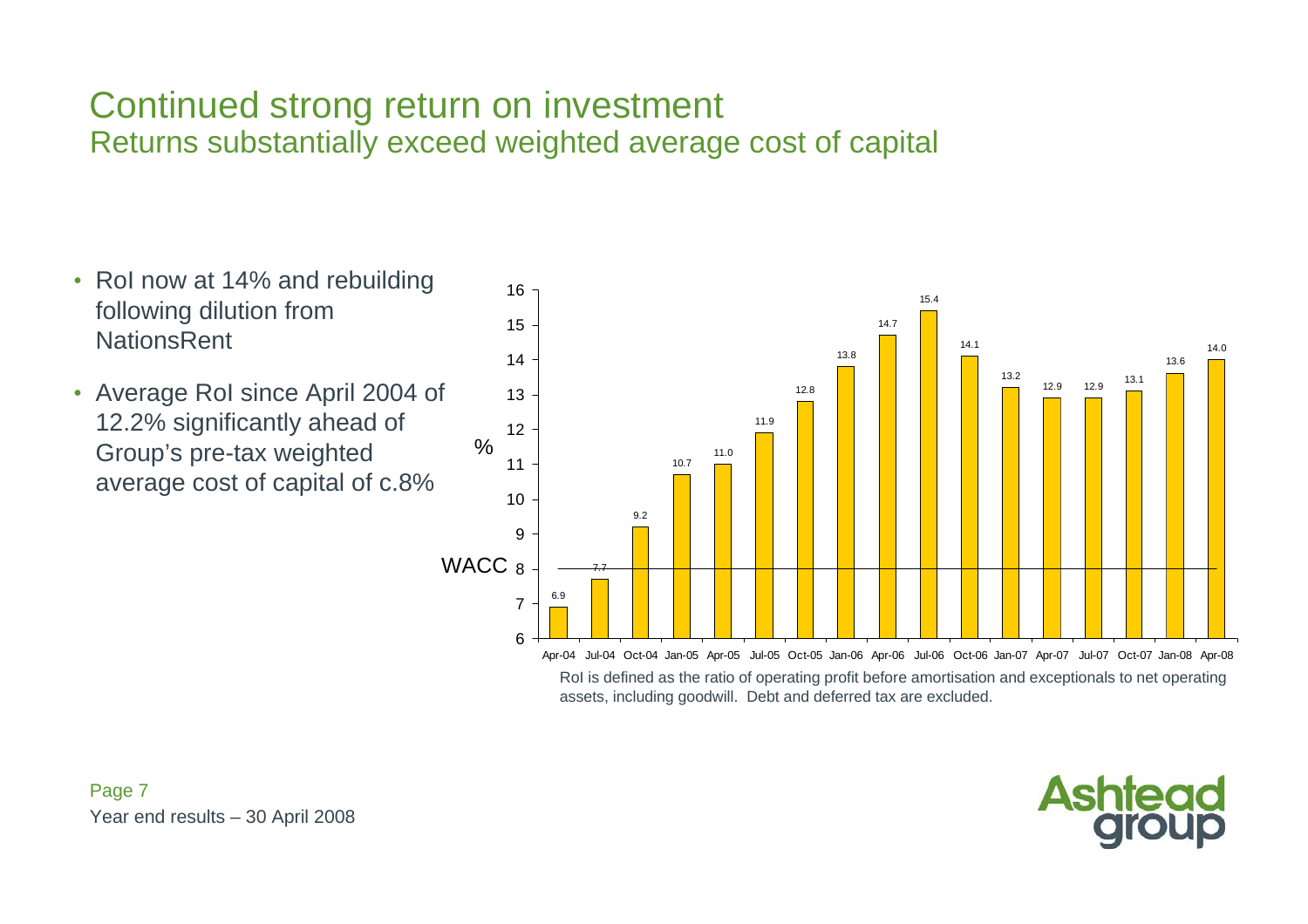# Earnings per share

|                                   | <b>Before</b>      | The year of | With               |
|-----------------------------------|--------------------|-------------|--------------------|
|                                   | <b>NationsRent</b> | acquisition | <b>NationsRent</b> |
|                                   | 2005/6             | 2006/7      | 2007/8             |
|                                   | £m                 | £m          | £m                 |
| Profit before tax                 | 67.5               | 81.4        | 122.9              |
| Tax                               | (21.1)             | (28.7)      | <u>(42.1)</u>      |
| Profit after tax                  | 46.4               | 52.7        | 80.8               |
| Weighted average number of shares | 410.9              | 512.3       | <u>547.0</u>       |
| Earnings per share                |                    |             | <u> 14.8p</u>      |

- 2007/8 EPS of 14.8p compares to 11.3p in the year to April 2006 (pre Nations)
- •Compound annual growth in earnings is therefore 14% per annum over the two years
- At constant exchange rates the two year CAGR is 20% per annum

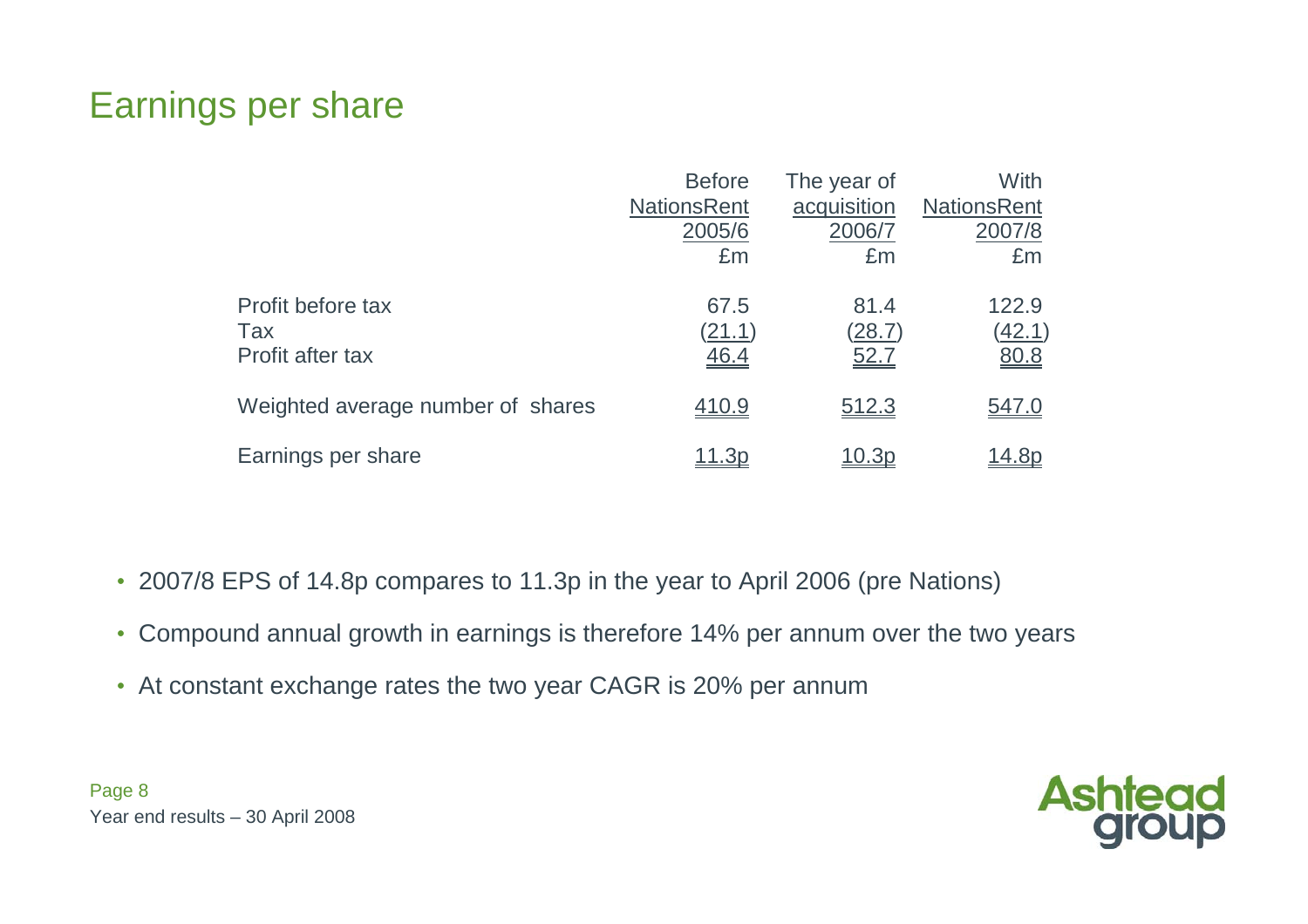# Taxation – cash tax payments likely to remain low

- Accounts tax charge of £39m (2007 £26m) remains stable at 35% of underlying profit
- • Cash tax charge remains low at just £6m (5%) due to:
	- − Utilisation of acquired NationsRent tax losses
	- − Utilisation of UK deferred tax asset £42m asset in 2007 reduced to £20m in 2008
	- − US bonus depreciation introduced in 2008
- Looking forward, cash tax payments are set to remain low due to:
	- − Continuing effect of US bonus depreciation
	- − Tax planning measures
	- − Continuing utilisation of UK deferred tax asset

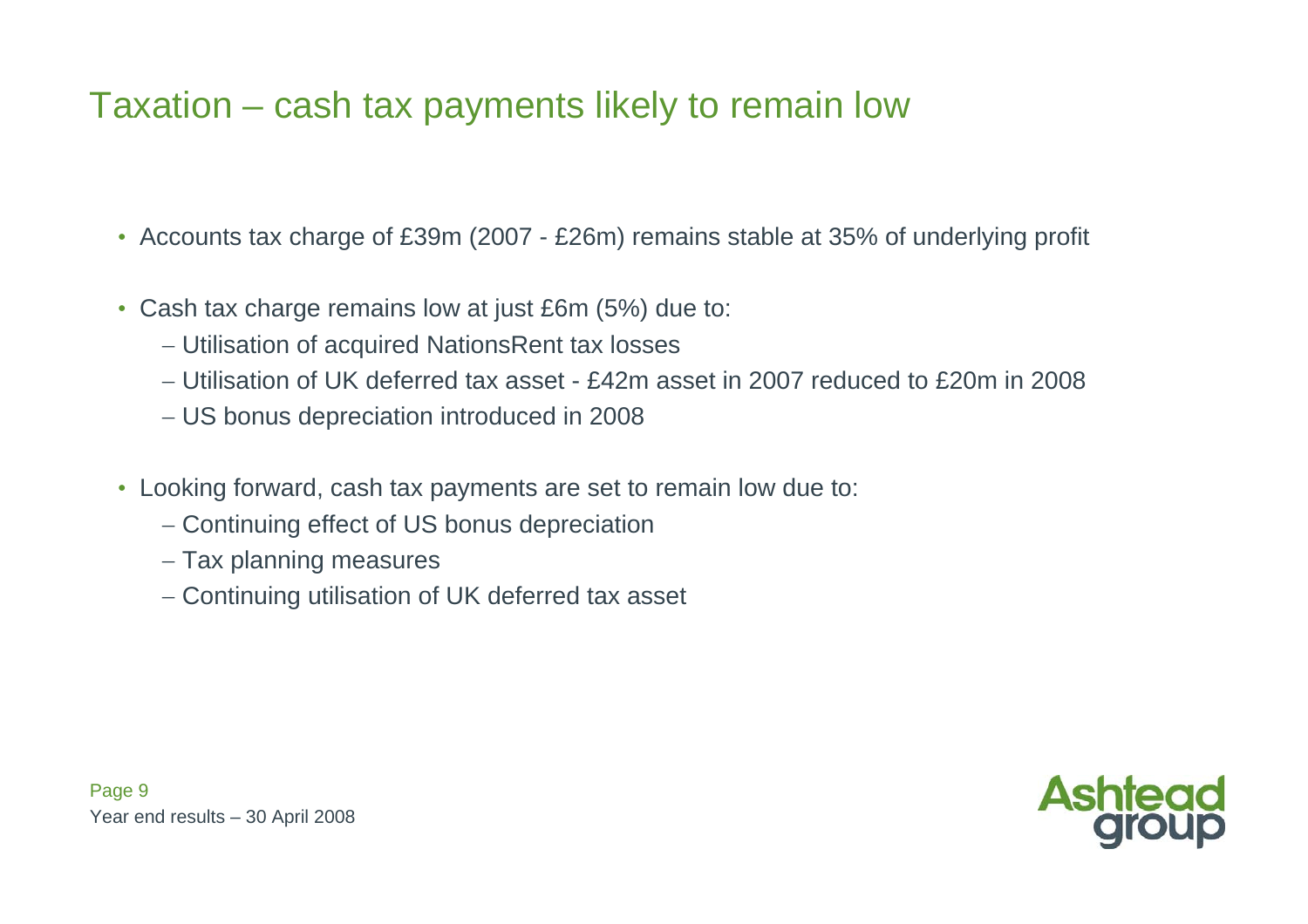# Technology disposal

- $\bullet$ Sale of Ashtead Technology for £96m announced on 23 June
- •Disposal price represents 5.9 times 2008 EBITDA and 9.1 times 2008 operating profit
- • Disposal price also represents 25% of our equity market capitalisation for a business which contributed just 4% of our 2008 EBITDA
- Proceeds to be received in cash and will be applied to pay down debt
- • Disposal focuses the Group on its core businesses, Sunbelt and A-Plant, whilst lowering outstanding debt
- •After costs and cash tax on disposal net cash proceeds expected to be £85/90m
- • For accounting purposes, an exceptional profit on disposal of approximately £70m will be recognised in Q1 2008/9

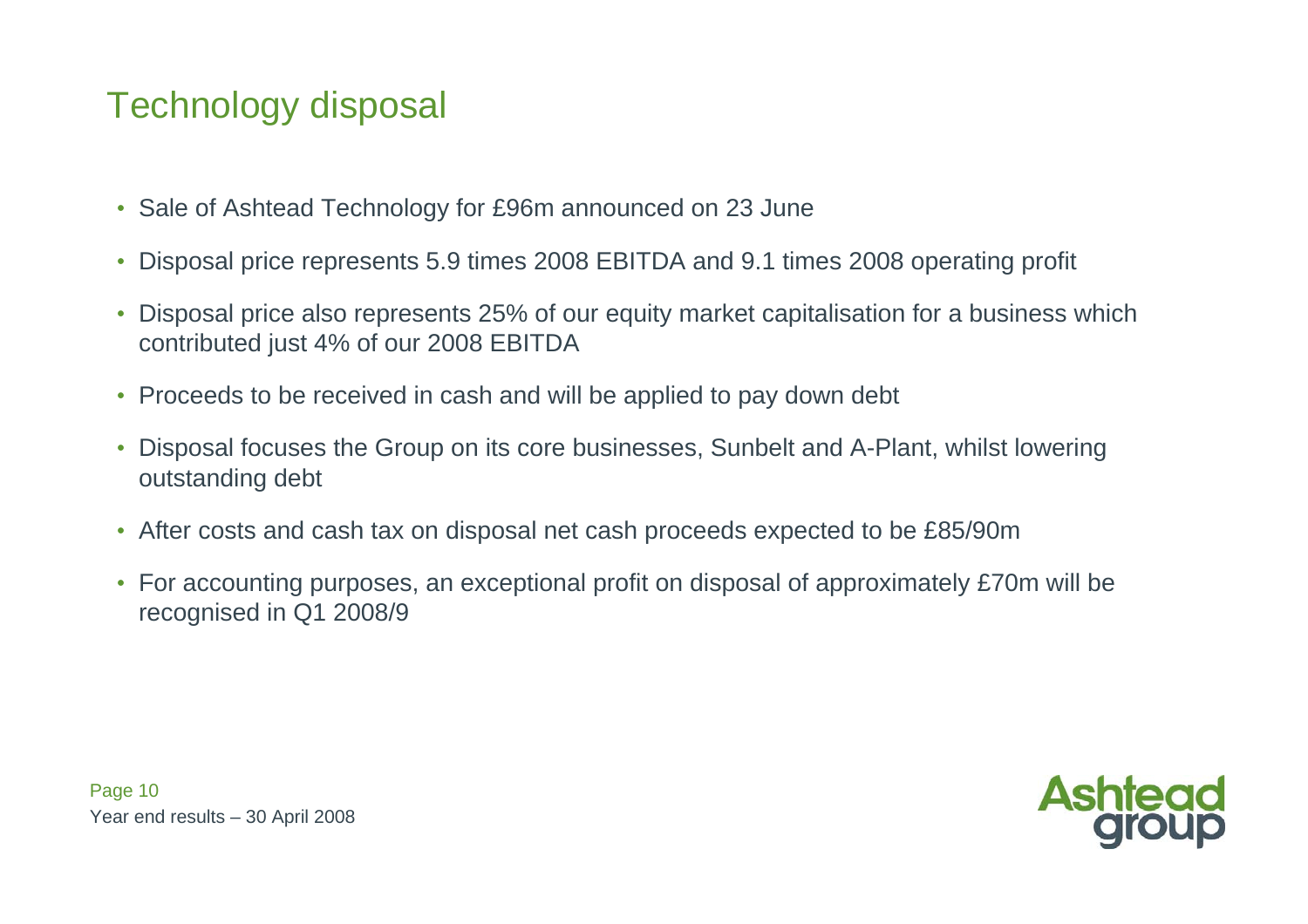# Strong cash flow with significant investment in fleet de-ageing and growth

|                                                        | 2007         | 2008        | Growth        |
|--------------------------------------------------------|--------------|-------------|---------------|
|                                                        | £m           | £m          | $\frac{0}{0}$ |
|                                                        |              |             |               |
| Cash inflow from operations before exceptional items   | 319          | 356         | $+12%$        |
| Maintenance capital expenditure (rental & non-rental)  | (245)        | (231)       |               |
| Used fleet sales proceeds                              | 78           | 93          |               |
| Interest and tax                                       | <u>(69)</u>  | (83)        |               |
| <b>Free cash flow after interest</b>                   | 83           | 135         | $+63%$        |
| Growth capital expenditure                             | (63)         | (120)       |               |
| Dividends paid                                         | (7)          | (10)        |               |
| Cash flow for acquisitions, buy-backs and debt paydown | 13           | 5           |               |
| Acquisitions (net of equity issue)                     | (178)        | (6)         |               |
| Purchase of own shares                                 | (5)          | (24)        |               |
| <b>Exceptionals and other</b>                          | (69)         | (10)        |               |
| Increase in total debt                                 | <u>(239)</u> | <u>(35)</u> |               |

- Enlarged Group continues to convert c95% of EBITDA into cash
- Net 2007/8 capex of £258m compares with 2008/9 guidance of £175m. Interest and tax will also reduce in 2008/9 reflecting lower interest rates and the Technology sale

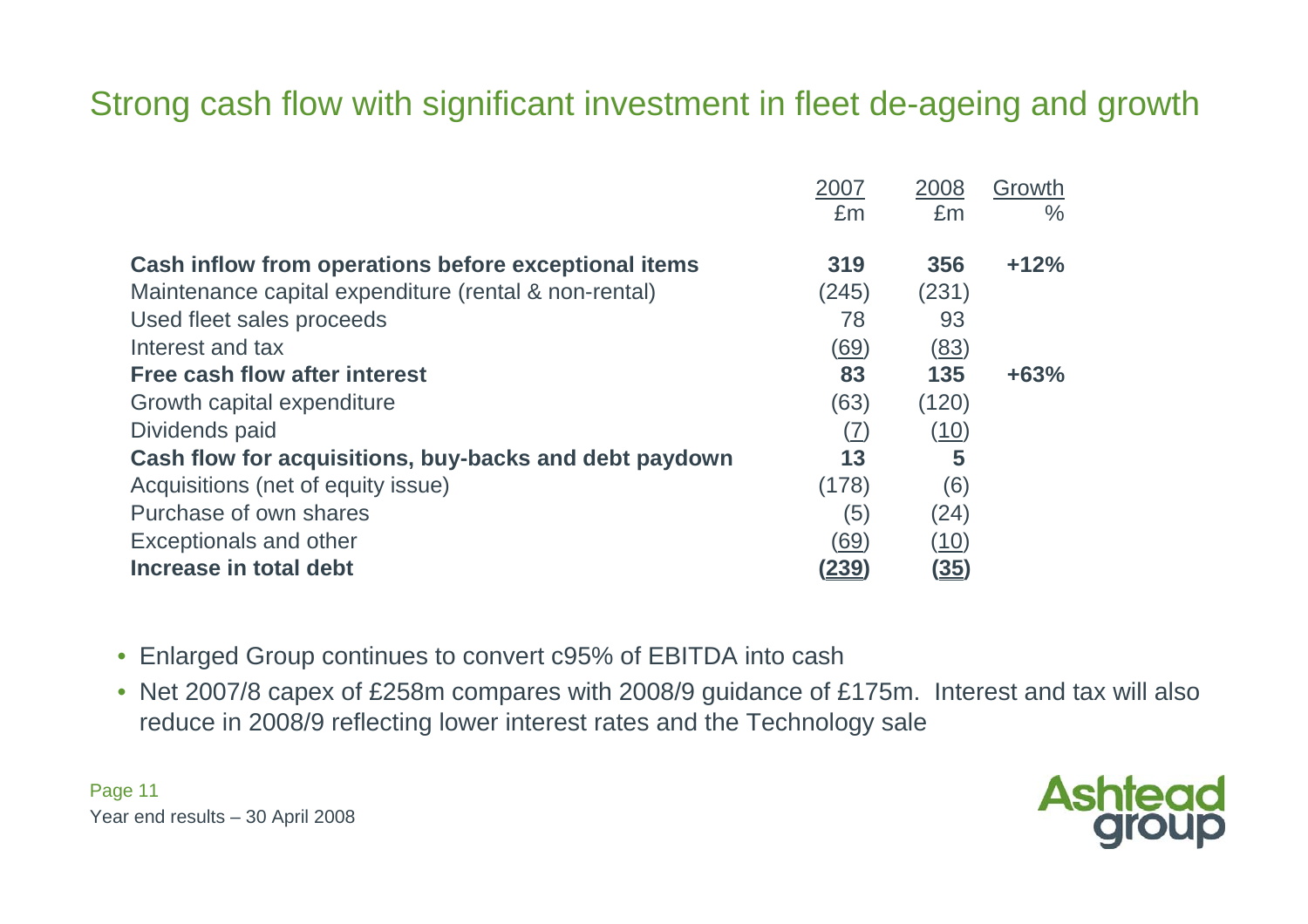# Capital structure and net debt



- $\bullet$ Net debt at year end was £963m reflecting heavy investment in fleet de-ageing and growth
- $\bullet$  Net debt to EBITDA leverage, however, has reduced significantly since closing of the NationsRent acquisition and is now in the middle of our 2-3 times target range
- $\bullet$  Availability under the ABL totals \$602m providing substantial assurance that all our debt will remain effectively covenant free
- $\bullet$ Debt committed for 5 years on average with our first significant maturity being August 2011
- $\bullet$  With the Technology disposal and anticipated operating cash generation, by April 2009 we are targeting net debt of £785m\* (2008 - £963m) and to be towards the lower end of our 2-3 times net debt to EBITDA range (2008 – 2.5 times)

Page 12

Year end results – 30 April 2008

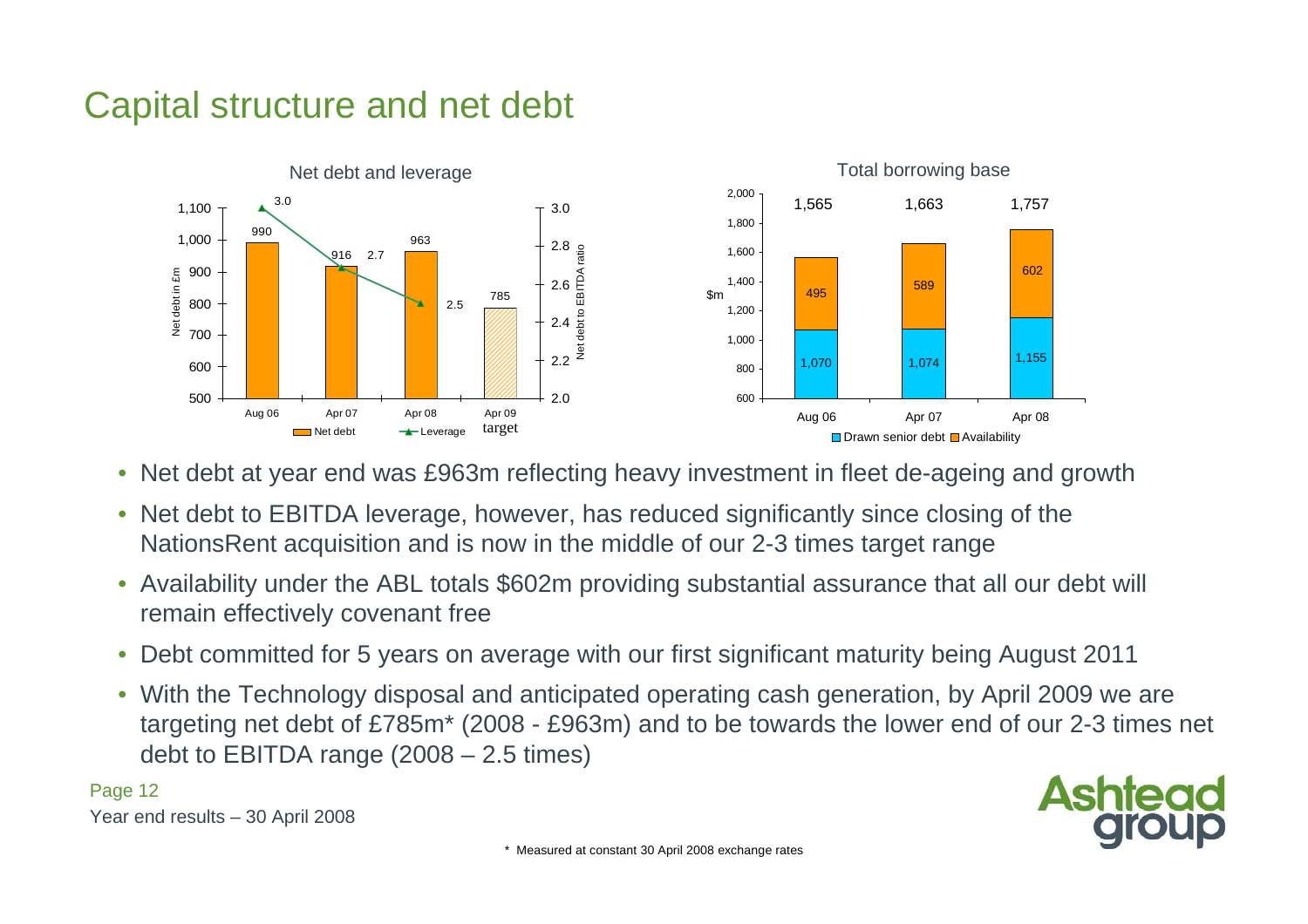Operational Review Geoff Drabble – chief executive

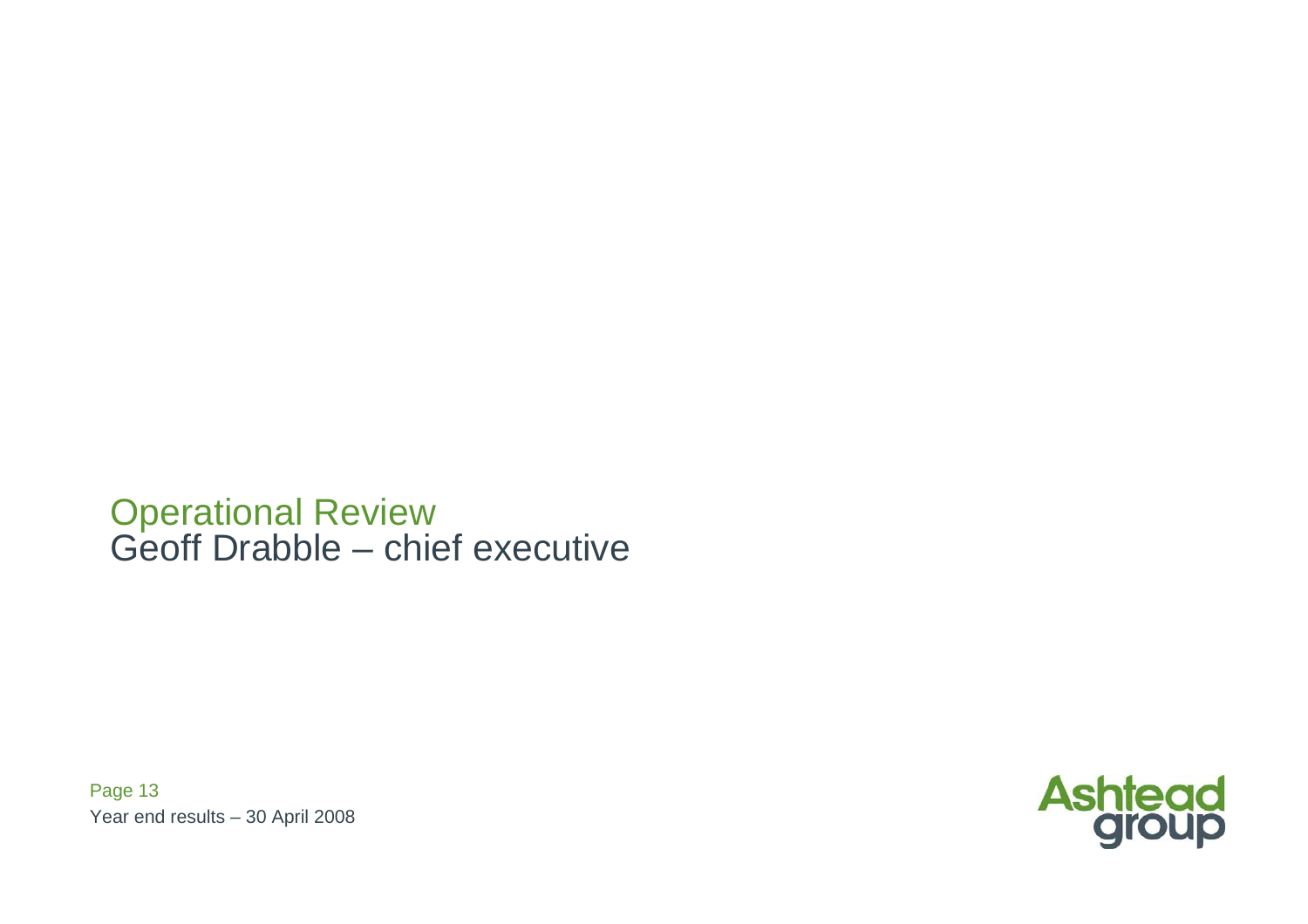#### **Sunbelt** Excellent profit growth with better than anticipated integration efficiencies

|                                                    | $\mathbb{S}$ m      | 2008<br>$\mathsf{S}$ m | Growth<br>$\frac{0}{0}$ |
|----------------------------------------------------|---------------------|------------------------|-------------------------|
| Rental and rental related revenues<br><b>Sales</b> | 1,394<br><u>145</u> | 1,422<br><u>106</u>    | $+2%$                   |
| <b>Total revenues</b>                              | 1,539               | 1,528                  | $-1%$                   |
| <b>Operating costs</b>                             | (1,025)             | (943)                  | $-8%$                   |
| Gain on sale of used equipment                     | <u> 18</u>          | <u> 14</u>             |                         |
| <b>EBITDA</b>                                      | 532                 | 599                    | $+13%$                  |
| Depreciation                                       | <u>(260)</u>        | <u>(268)</u>           |                         |
| <b>Operating profit</b>                            | 272                 | 331                    | $+21%$                  |
| <b>Margins</b>                                     | 18%                 | 22%                    |                         |
| <b>Return on Investment</b>                        | 14.0%               | 14.4%                  |                         |

\* Pro forma for NationsRent

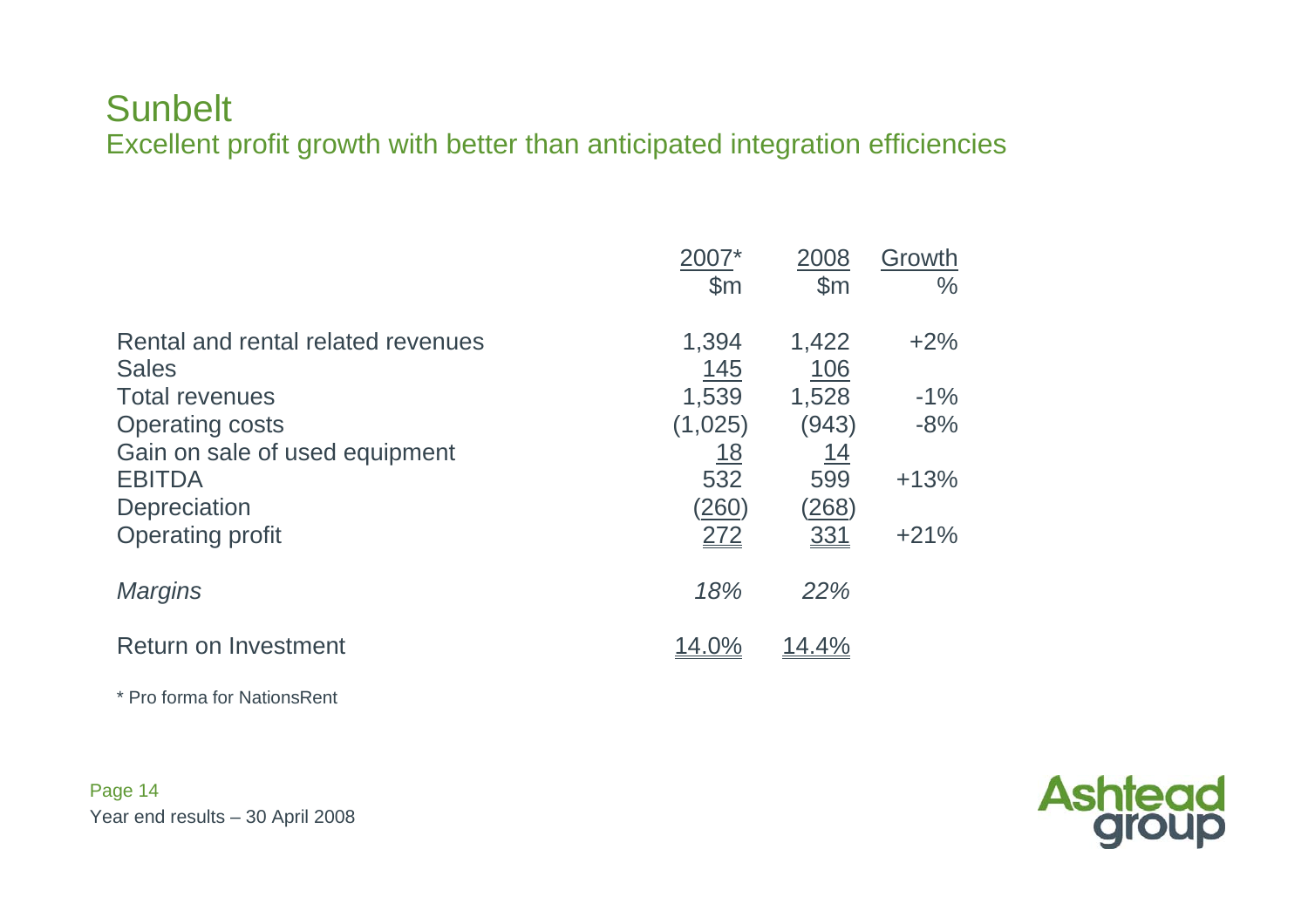#### **Sunbelt** Strong growth in margins achieved following the NationsRent integration – again ahead of original expectations





EBITDA margin **EBITDA** margin

- Existing Group before NationsRent  $\Box$  Pro forma including NationsRent  $\Box$  Actual Group post-acquisition
	-



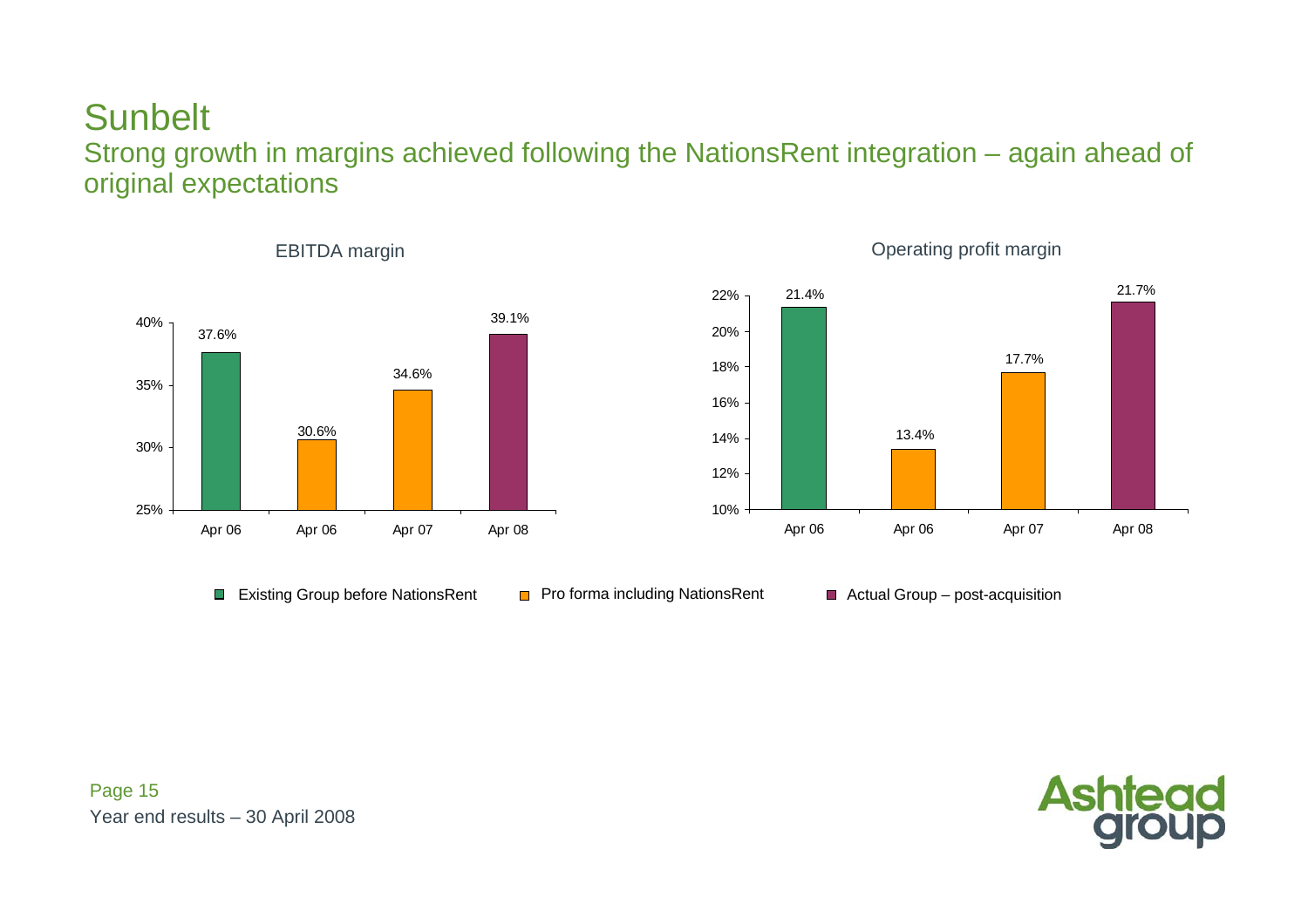Significant margin improvements as we adjust infrastructure costs to business profile



Operating profit margin (excluding gains on disposal)



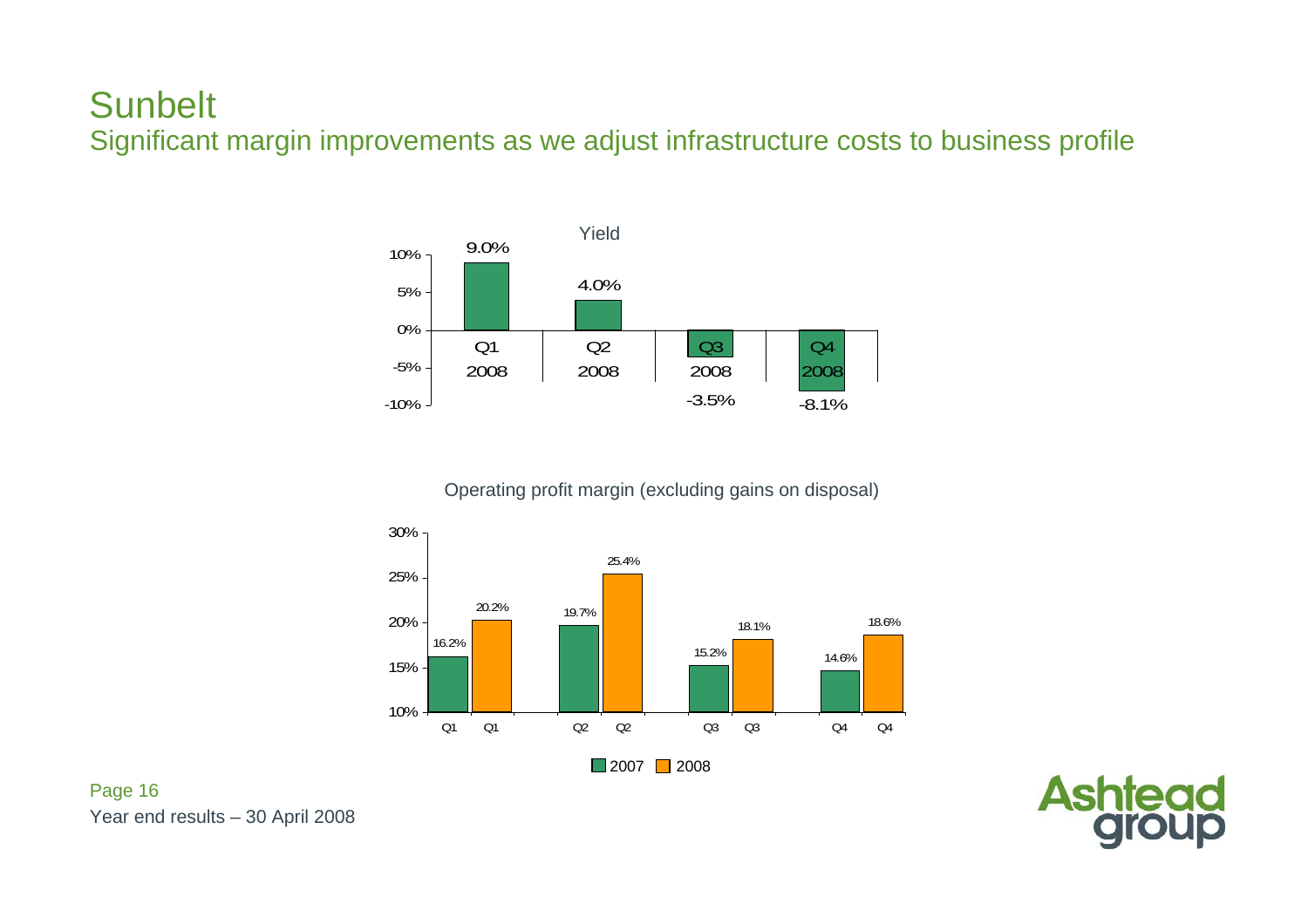# US construction markets

Currently no significant downturn - supported by our own experience on the ground



Non-residential market

Physical utilisation



Year end results – 30 April 2008 Page 17

Source: Maximus Advisors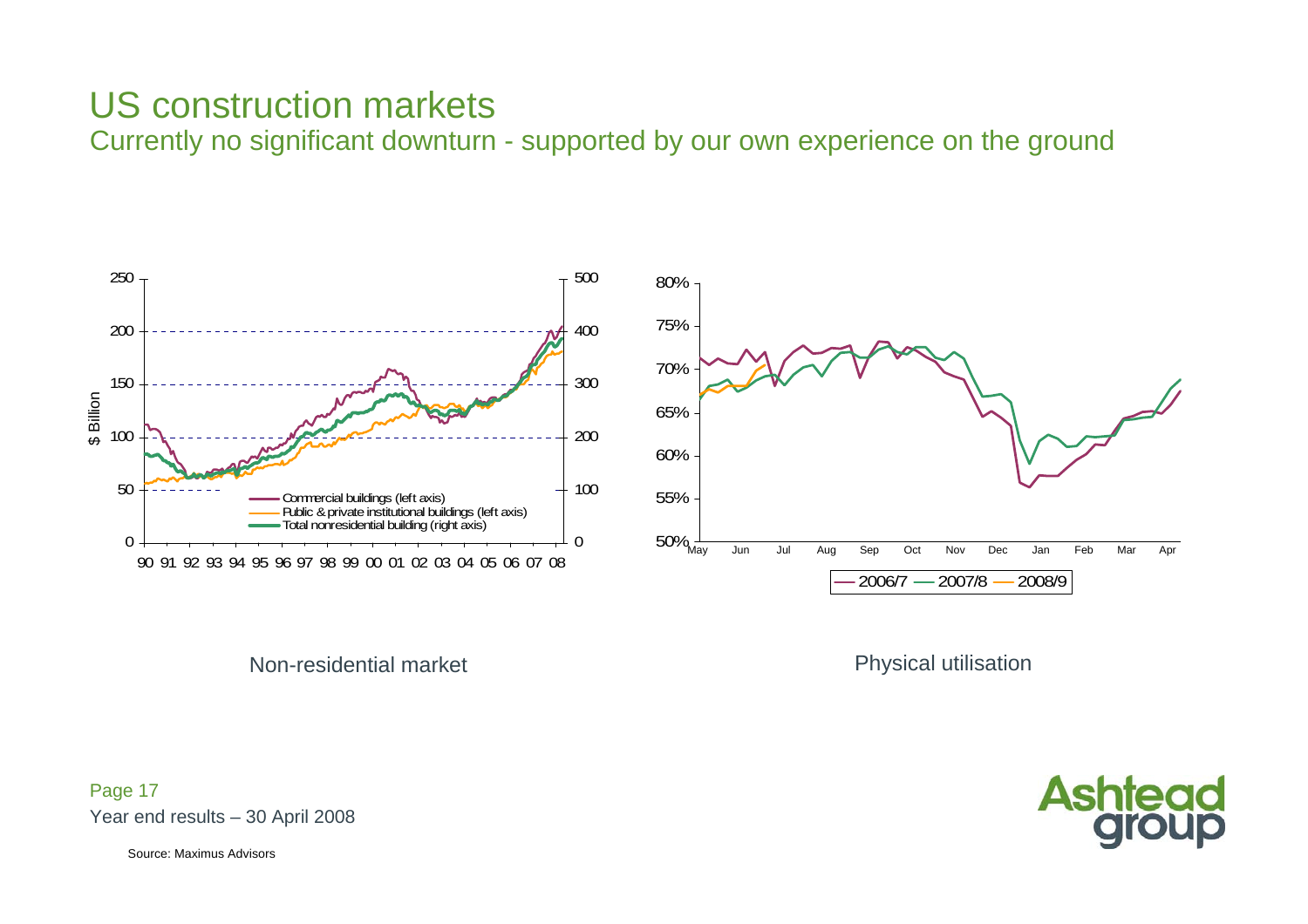Market forecasters expect small contraction in contracts awarded late 2008 & 2009 - we are planning in line with the more cautious forecast



#### Non residential construction growth

Year end results – 30 April 2008 Page 18 Source: American Institute of Architects

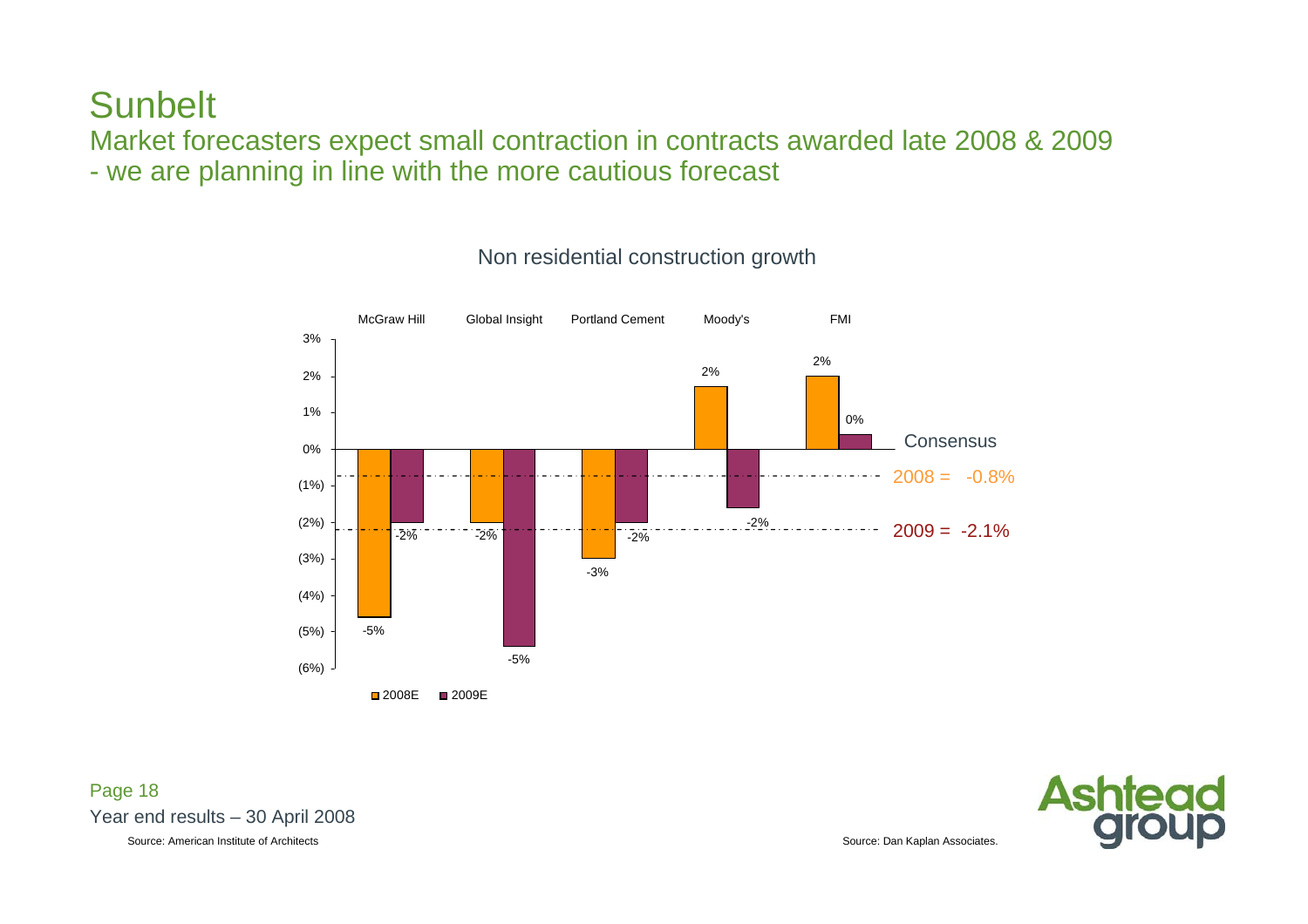The longer term market outlook is for a short, shallow downturn - recovery from 2010 driven by fundamentals





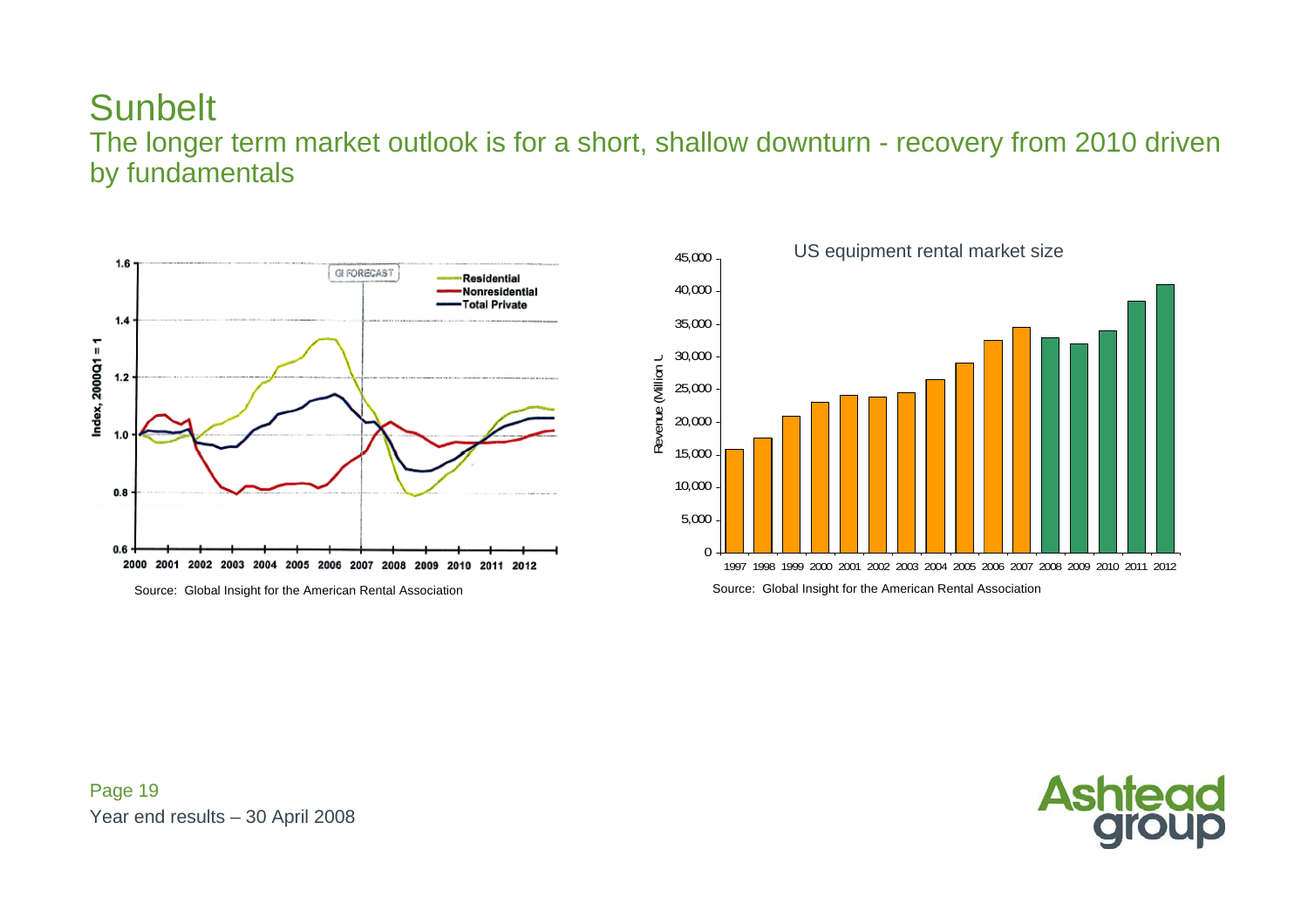We are now well placed for organic growth and self help whatever the prevailing market conditions

250

380 400 Oct 2006



**Headcount** 





Sunbelt depots



Rental and rental related revenue

2007 2008



2007 || 2008

**Ashtead** 



Year end results – 30 April 2008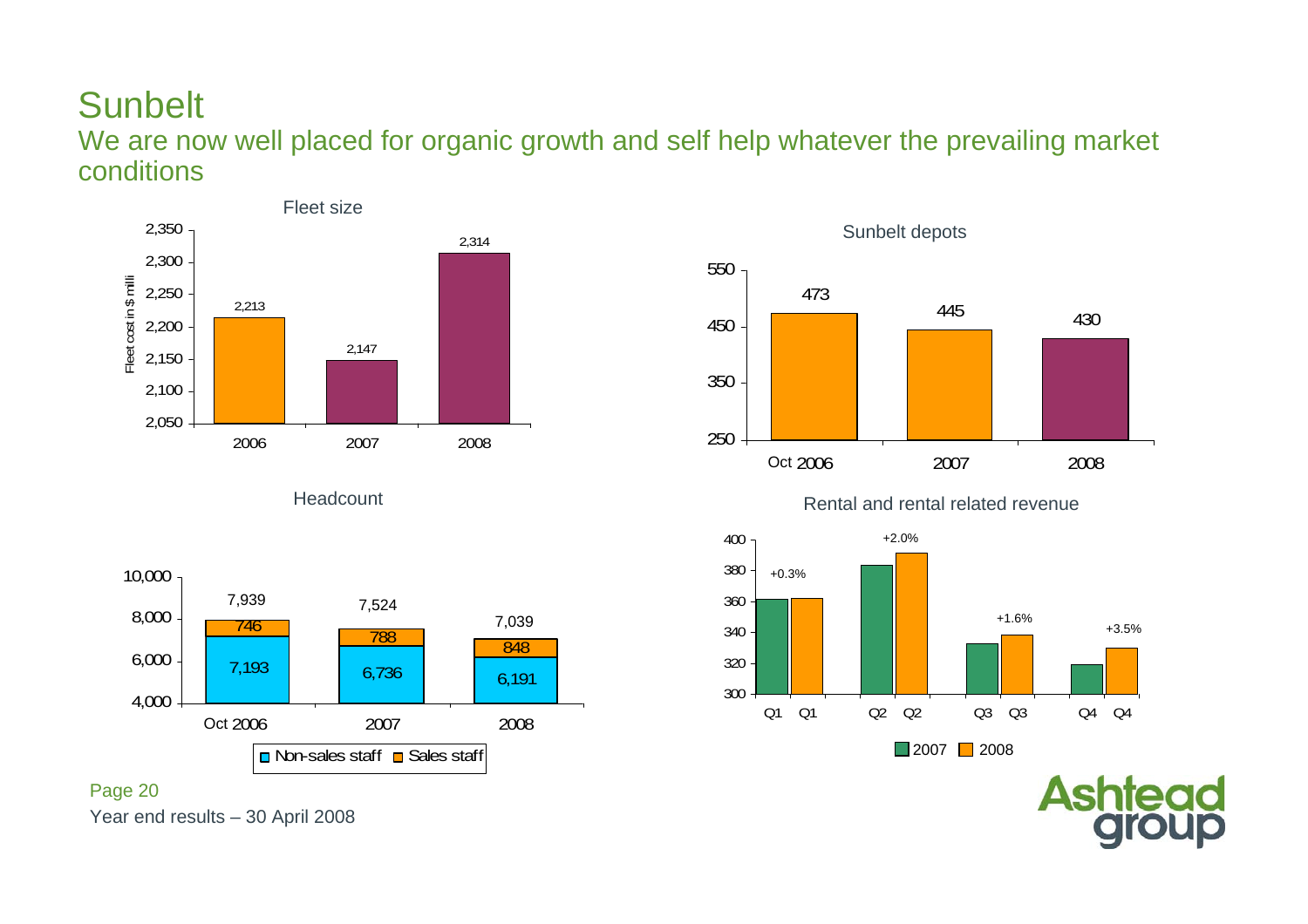#### A-Plant

Strong organic revenue growth, together with benefits from infrastructure savings drive excellent profit growth

|                                |                | 2008           | Growth        |
|--------------------------------|----------------|----------------|---------------|
|                                | £m             | £m             | $\frac{0}{0}$ |
| Revenue                        | 199            | 215            | $+8%$         |
| <b>Operating costs</b>         | (141)          | (144)          | $+2%$         |
| Gain on sale of used equipment | $\overline{2}$ | $\overline{2}$ |               |
| <b>EBITDA</b>                  | 60             | 73             | $+22%$        |
| Depreciation                   | <u>(39)</u>    | <u>(43)</u>    |               |
| <b>Operating profit</b>        | 21             | 30             | $+46%$        |
| <b>Margins</b>                 | 10%            | 14%            |               |
| <b>Return on Investment</b>    | <u>9%</u>      | <u> 11%</u>    |               |

\* Pro forma for Lux

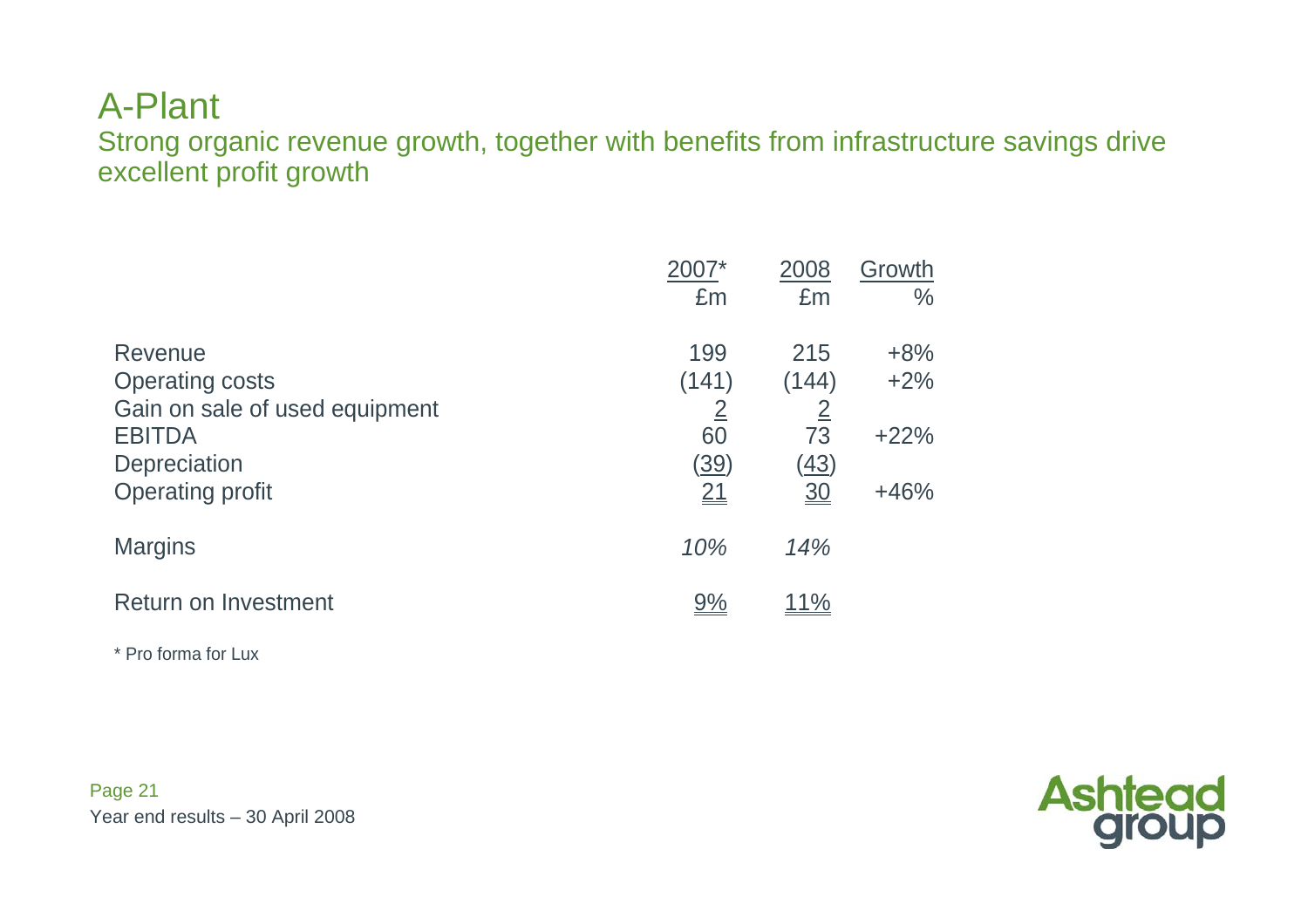#### A-Plant Excellent margin growth as we adapt model to customer profile



Year end results – 30 April 2008

Page 22

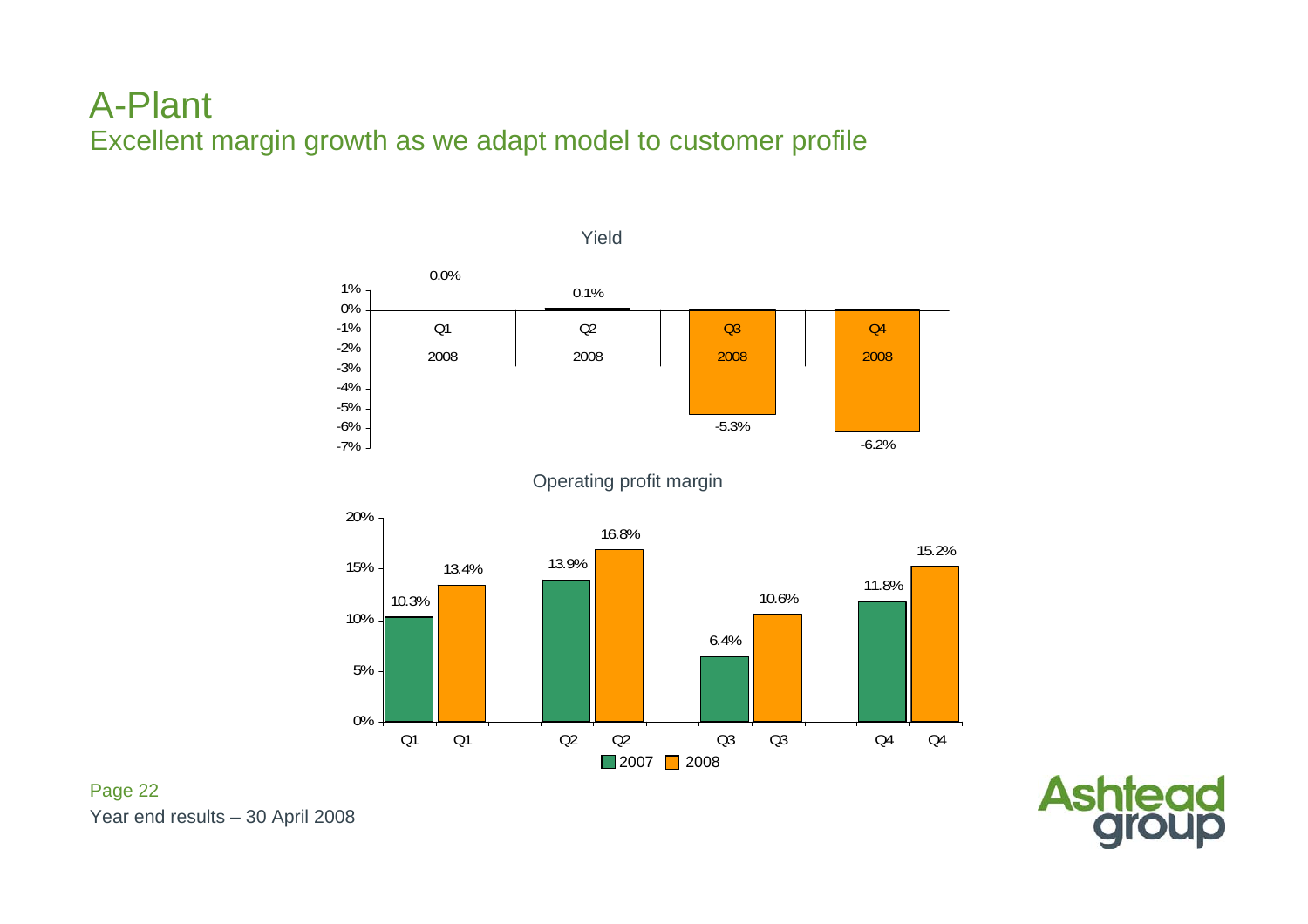#### A-Plant Longer term forecasts are for a flat market for 08/09 returning to growth in 2010



| ╋                         |                    |
|---------------------------|--------------------|
| <b>Utilities</b>          | <b>Residential</b> |
| Infrastructure            | Retail             |
| Education                 | Office space       |
| Olympics                  |                    |
| Customer<br>consolidation |                    |
|                           |                    |

Sector analysis

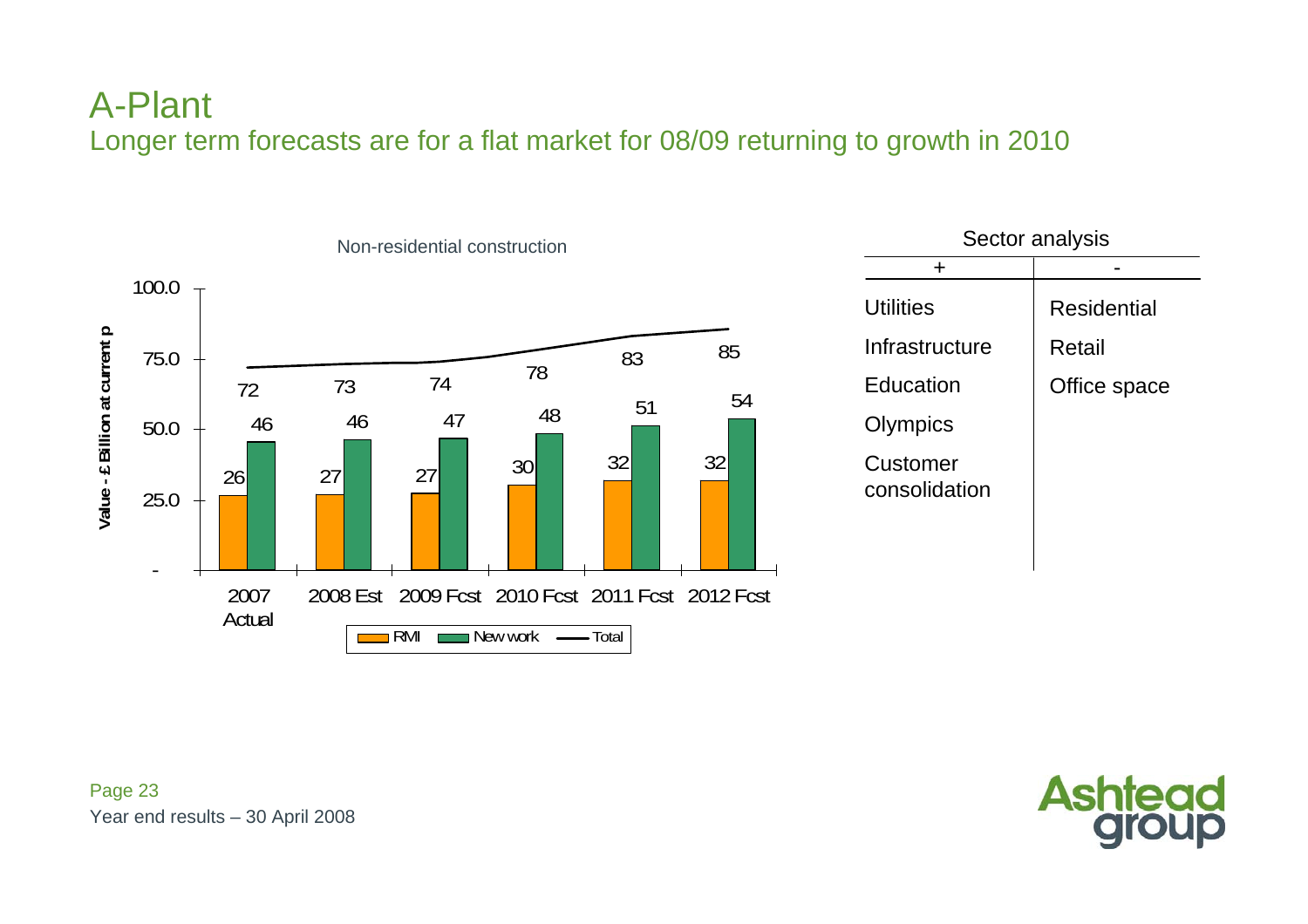#### A-Plant

Improving metrics demonstrate momentum that will generate further growth in coming year



14.1%

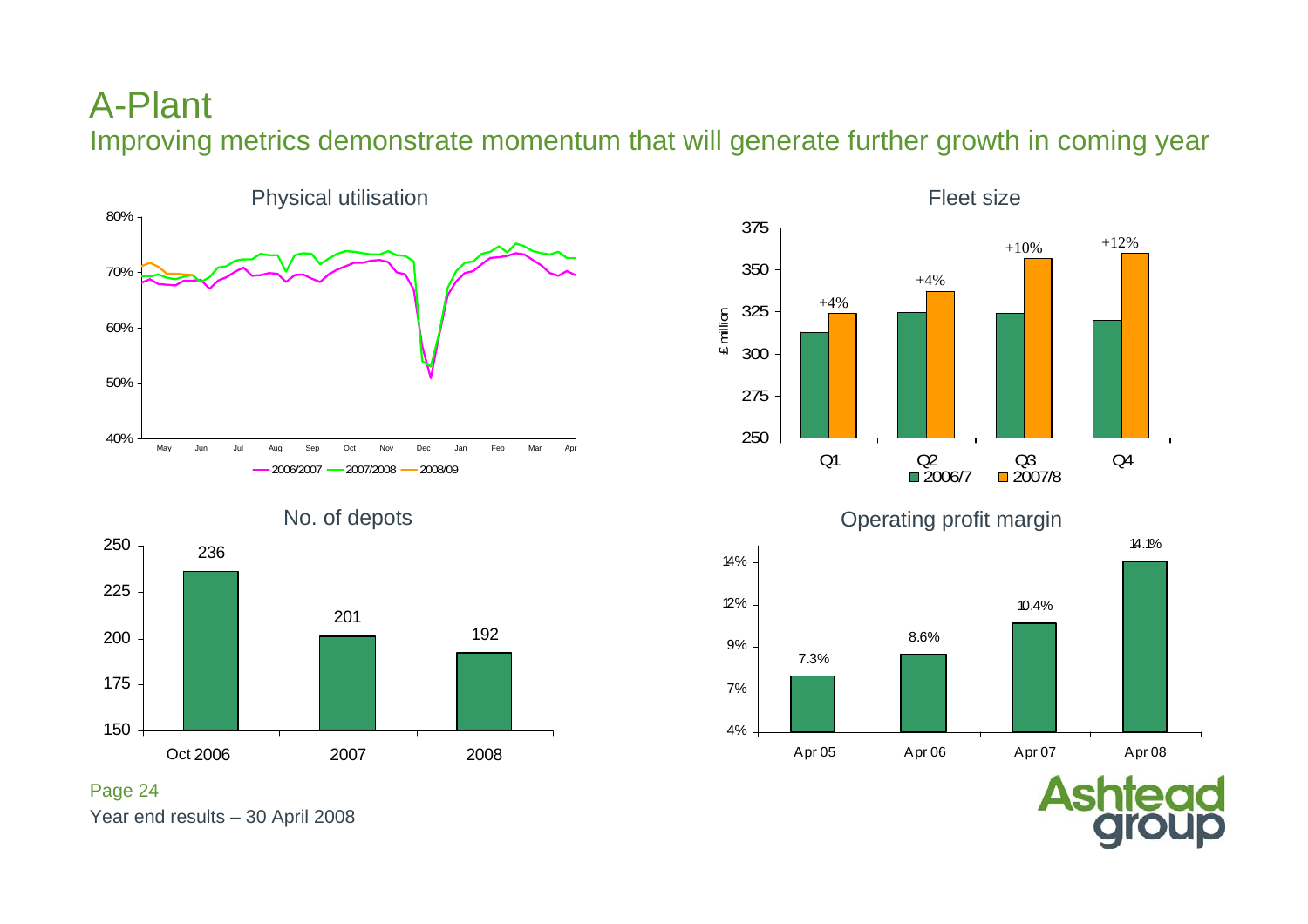# **Summary**

- An excellent year with good progress in both our operational and strategic objectives
- $\bullet$ Sunbelt has met all financial targets for the first full year of ownership of NationsRent
- A-Plant continues to deliver excellent growth
- $\bullet$  Both businesses well positioned for whatever market conditions prevail – focus is on operational excellence
- Flexible business model allows us to react quickly to changes in the market place
- $\bullet$  With the Technology disposal and anticipated operating cash generation, by April 2009 we are targeting net debt of circa £785m\* (2008 - £963m) calculated at constant exchange rates
- $\bullet$  Despite the economic uncertainty, given the momentum established in the Group, we expect to continue to trade in line with expectations

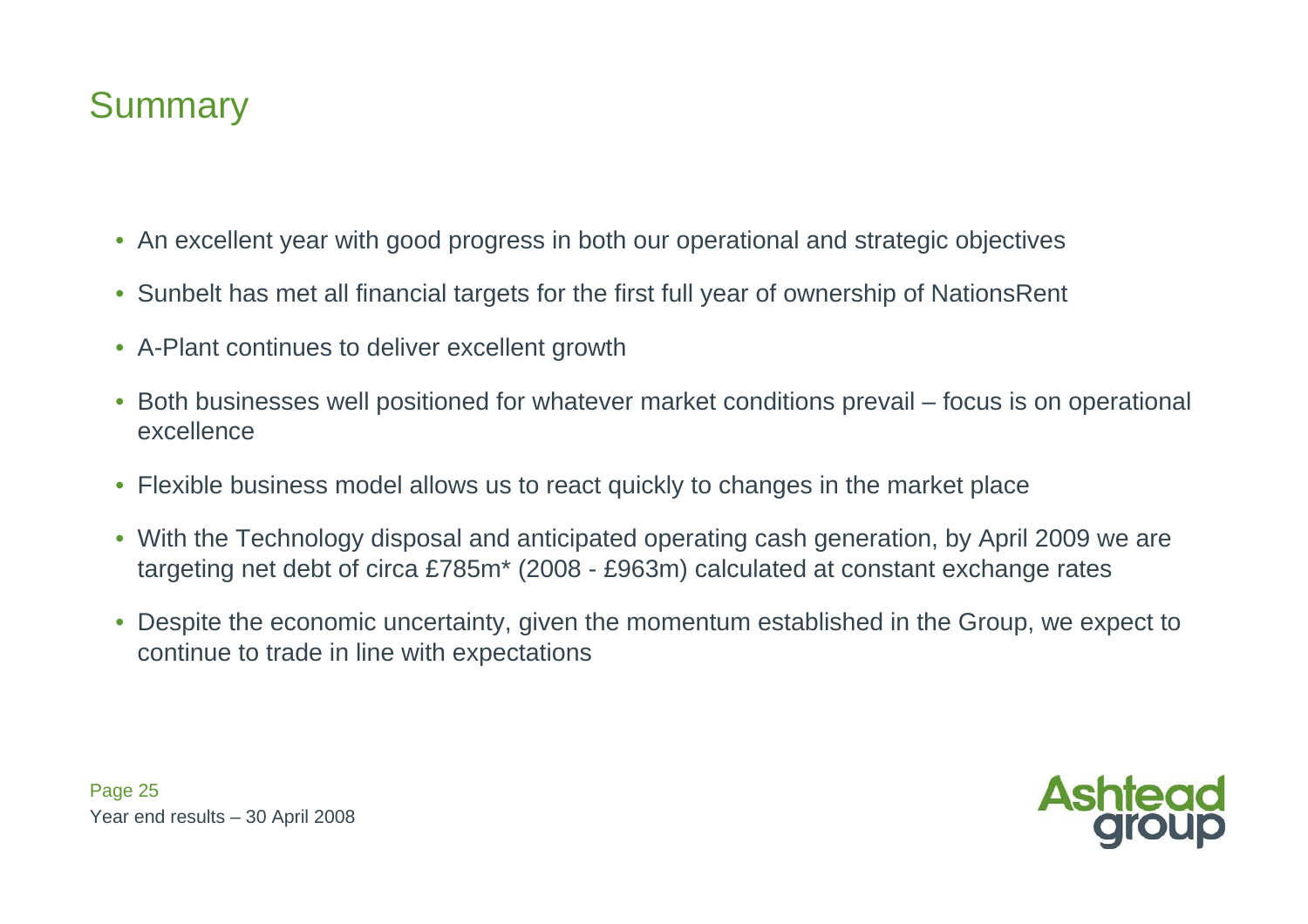Appendices

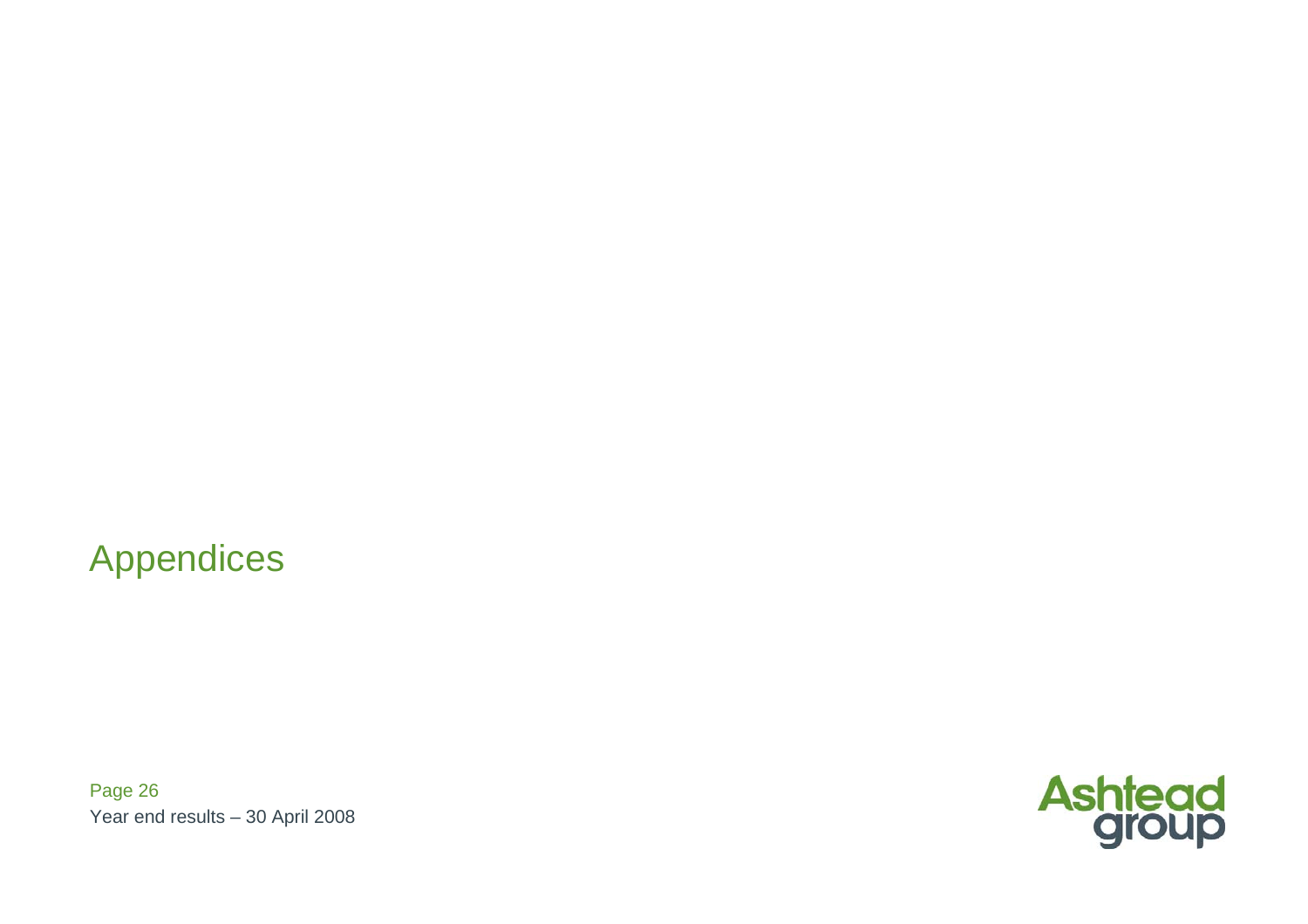# Divisional performance – fourth quarter

|                                                  |       |         |                     |               |             |         | <b>Underlying</b> |        |                     |  |  |  |
|--------------------------------------------------|-------|---------|---------------------|---------------|-------------|---------|-------------------|--------|---------------------|--|--|--|
|                                                  |       | Revenue |                     | <b>EBITDA</b> |             |         | profit            |        |                     |  |  |  |
|                                                  | 2008  | 2007    | Growth <sup>*</sup> | 2008          | 2007        | Growth* | 2008              | 2007   | Growth <sup>*</sup> |  |  |  |
|                                                  |       |         |                     |               |             |         |                   |        |                     |  |  |  |
| Sunbelt in \$m                                   | 356.3 | 349.4   | $+2%$               | <u>131.2</u>  | 122.8       | $+7%$   | 64.9              | 59.8   | $+9%$               |  |  |  |
|                                                  |       |         |                     |               |             |         |                   |        |                     |  |  |  |
| Sunbelt in £m                                    | 179.9 | 178.3   | $+1%$               | 66.3          | 62.6        | $+6%$   | 32.9              | 30.4   | $+8%$               |  |  |  |
| A-Plant                                          | 55.1  | 50.2    | $+10%$              | 19.1          | 15.1        | $+26%$  | 8.3               | 5.9    | $+42%$              |  |  |  |
| <b>Ashtead Technology</b>                        | 6.9   | 5.3     | $+30%$              | 4.8           | 3.0         | $+60%$  | 3.3               | 1.8    | $+83%$              |  |  |  |
| Group central costs                              |       |         |                     | (1.7)         | (2.4)       |         | (1.8)             | (2.4)  |                     |  |  |  |
|                                                  | 241.9 | 233.8   | $+3%$               | 88.5          | <u>78.9</u> | $+12%$  | 42.7              | 35.7   | $+20%$              |  |  |  |
| Net financing costs                              |       |         |                     |               |             |         | (17.3)            | (20.0) |                     |  |  |  |
| Profit before tax, exceptionals and amortisation |       |         |                     |               |             |         | 25.4              | 15.7   | $+63%$              |  |  |  |
| Exceptional items and amortisation               |       |         |                     |               |             |         | (1.0)             | (23.7) |                     |  |  |  |
| Profit/(loss) before taxation                    |       |         |                     |               |             |         | <u>24.4</u>       | (8.0)  | n/a                 |  |  |  |

\*At constant rates of exchange

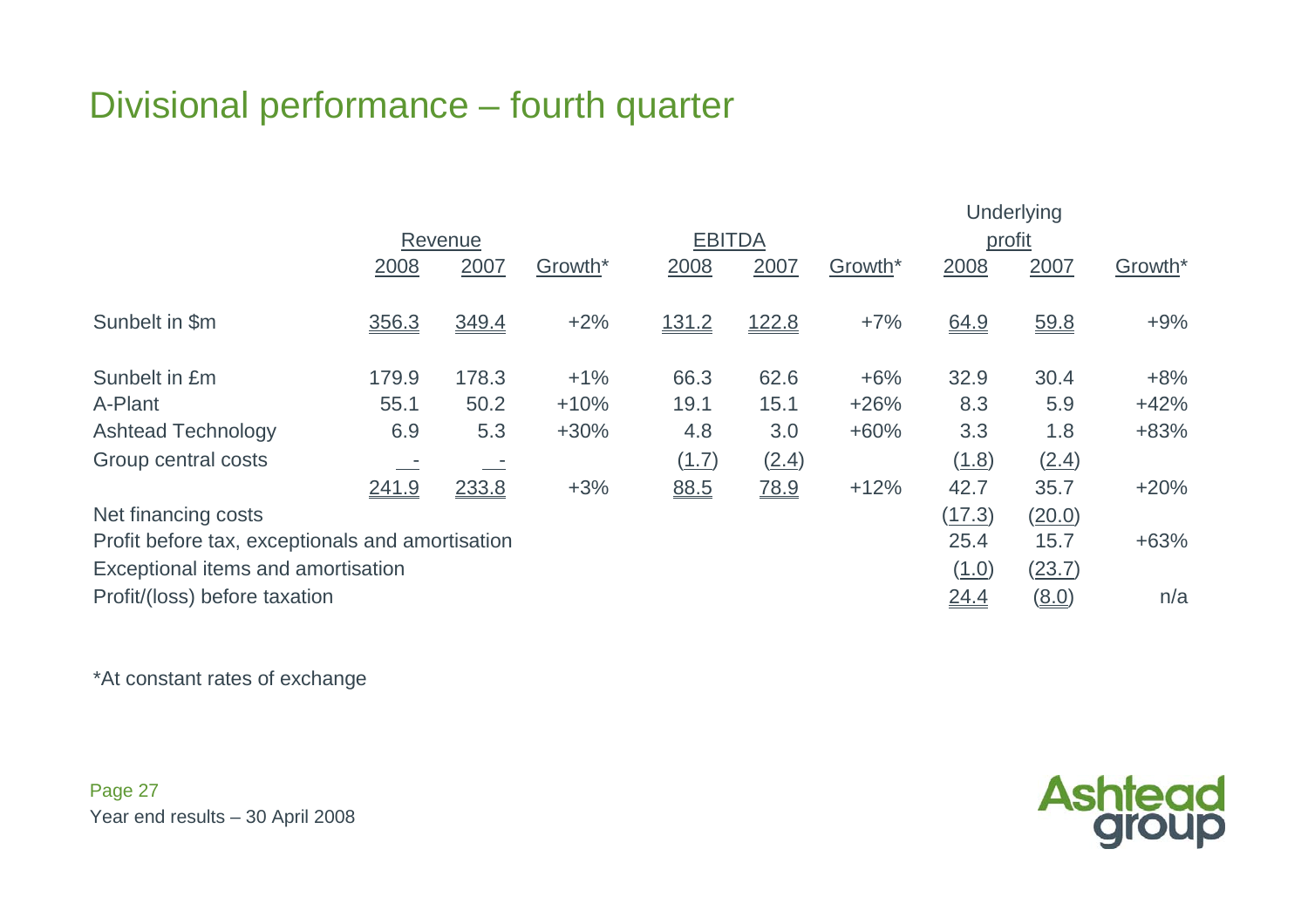# Divisional performance – full year

|                                                  | Underlying |         |         |               |       |                     |              |         |                     |  |
|--------------------------------------------------|------------|---------|---------|---------------|-------|---------------------|--------------|---------|---------------------|--|
|                                                  |            | Revenue |         | <b>EBITDA</b> |       |                     | profit       |         |                     |  |
|                                                  | 2008       | 2007    | Growth* | 2008          | 2007  | Growth <sup>*</sup> | 2008         | 2007    | Growth <sup>*</sup> |  |
|                                                  |            |         |         |               |       |                     |              |         |                     |  |
| Sunbelt in \$m                                   | 1,528.1    | 1,307.9 | $+17%$  | 598.9         | 475.0 | $+26%$              | 330.9        | 253.1   | $+31%$              |  |
|                                                  |            |         |         |               |       |                     |              |         |                     |  |
| Sunbelt in £m                                    | 761.3      | 684.6   | $+11%$  | 298.4         | 248.6 | $+20%$              | 164.9        | 132.5   | $+24%$              |  |
| A-Plant                                          | 214.8      | 189.9   | $+13%$  | 73.2          | 58.9  | $+24%$              | 30.2         | 20.1    | $+50%$              |  |
| <b>Ashtead Technology</b>                        | 26.5       | 21.6    | $+23%$  | 16.3          | 11.0  | $+48%$              | 10.6         | 6.2     | $+71%$              |  |
| Group central costs                              |            |         |         | (7.9)         | (8.2) |                     | (8.0)        | (8.3)   |                     |  |
|                                                  | 1,002.6    | 896.1   | $+12%$  | 380.0         | 310.3 | $+22%$              | 197.7        | 150.5   | $+31%$              |  |
| Net financing costs                              |            |         |         |               |       |                     | (74.8)       | (69.1)  |                     |  |
| Profit before tax, exceptionals and amortisation |            |         |         |               |       |                     | 122.9        | 81.4    | $+51%$              |  |
| Exceptional items and amortisation               |            |         |         |               |       |                     | (2.6)        | (117.9) |                     |  |
| Profit before taxation                           |            |         |         |               |       |                     | <u>120.3</u> | (36.5)  | n/a                 |  |

\*At constant rates of exchange

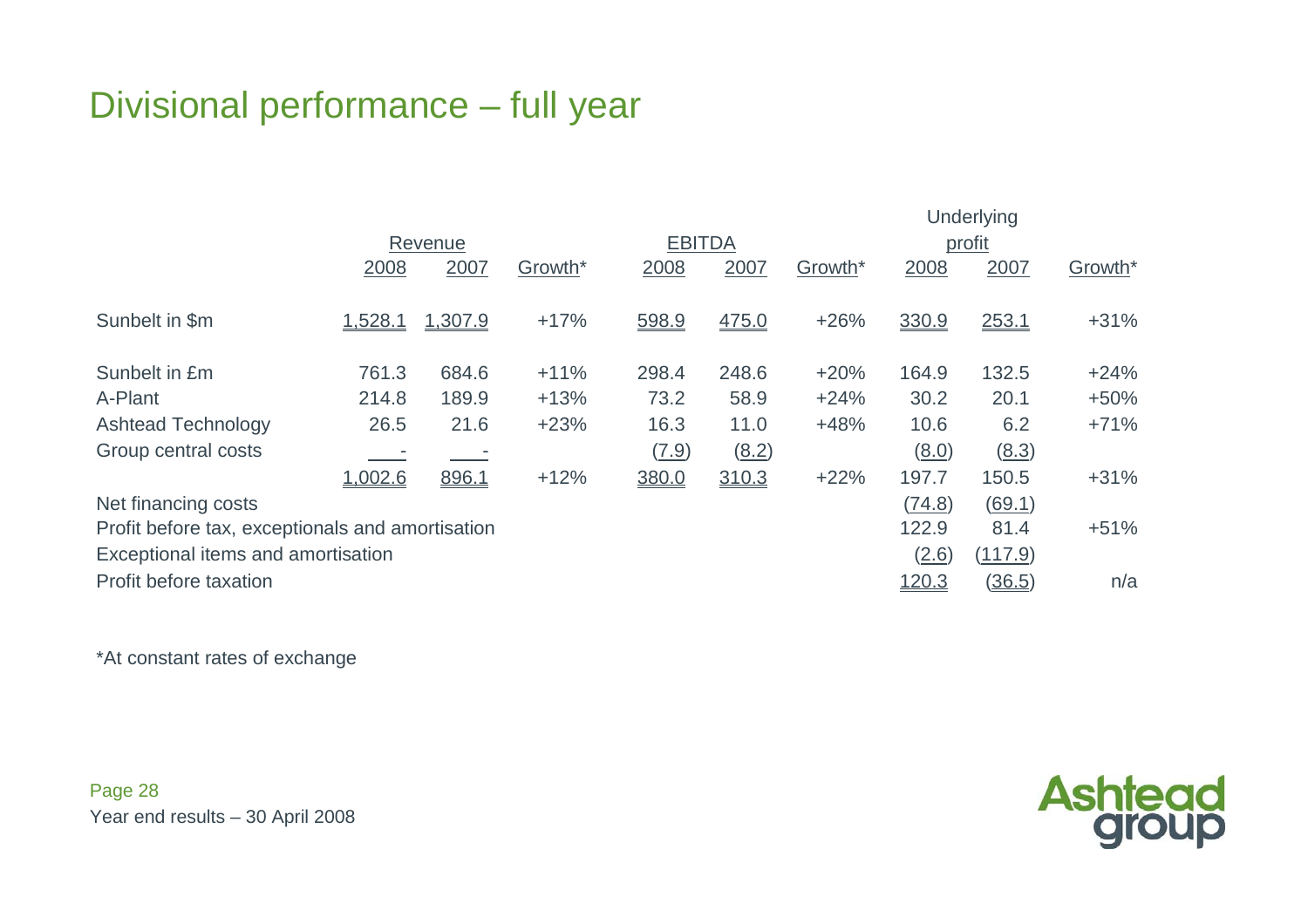# Sunbelt & NationsRent – Proforma combined performance

|                          | 2005/6        |               |               |       |        | 2006/7        |               |       |               |        | 2007/8        |               |            |               |               |
|--------------------------|---------------|---------------|---------------|-------|--------|---------------|---------------|-------|---------------|--------|---------------|---------------|------------|---------------|---------------|
|                          | O۱            | Q2            | Œ             | Q4    | FY     | Q1            | Q2            | Q3    | Q4            | FY     | Q1            | Q2            | $\Omega$   | Q4            | FY            |
|                          | $\mathsf{Sm}$ | $\mathsf{Sm}$ | $\mathsf{Sm}$ | \$m   | \$m    | $\mathsf{Sm}$ | $\mathsf{Sm}$ | \$m   | $\mathsf{Sm}$ | \$m    | $\mathsf{Sm}$ | $\mathsf{Sm}$ | \$m        | $\mathsf{Sm}$ | $\mathsf{Sm}$ |
| Revenue                  |               |               |               |       |        |               |               |       |               |        |               |               |            |               |               |
| Sunbelt                  | 186.8         | 220.0         | 209.2         | 202.7 | 818.7  | 234.0         | 363.0         | 361.5 | 349.4         | ,307.9 | 388.5         | 420.6         | 362.7      | 356.3         | 1.528.1       |
| <b>NationsRent</b>       | 150.6         | 166.2         | 144.5         | 144.5 | 605.8  | 171.3         | 59.4          | 0.0   | 0.0           | 230.7  | 0.0           | 0.0           | 0.0        | 0.0           | 0.0           |
| Pro-forma combined       | 337.4         | 386.2         | 353.7         | 347.2 | ,424.5 | 405.3         | 422.4         | 361.5 | 349.4         | ,538.6 | 388.5         | 420.6         | 362.7      | 356.3         | 1,528.1       |
| Growth                   |               |               |               |       |        | 20.1%         | 9.4%          | 2.2%  | 0.6%          | 8.0%   | $-4.1%$       | $-0.4%$       | <b>NI%</b> | 2.0%          | $-0.7%$       |
| <b>Operating profit</b>  |               |               |               |       |        |               |               |       |               |        |               |               |            |               |               |
| Sunbelt                  | 38.4          | 57.6          | 41.8          | 37.7  | 175.5  | 57.1          | 78.1          | 58.1  | 59.8          | 253.1  | 84.8          | 111.8         | 69.4       | 64.9          | 330.9         |
| <b>NationsRent</b>       | 11.4          | 14.8          | (7.3)         | (4.0) | 14.9   | 10.7          | 8.5           | 0.0   | 0.0           | 19.2   | 0.0           | 0.0           | 0.0        | 0.0           | 0.0           |
| Pro-forma combined       | 49.8          | 72.4          | 34.5          | 33.7  | 190.4  | 67.8          | 86.6          | 58.1  | 59.8          | 272.3  | 84.8          | 111.8         | 69.4       | 64.9          | 330.9         |
| Growth                   |               |               |               |       |        | 36.1%         | 19.7%         | 68.5% | 77.5%         | 43.1%  | 25.1%         | 29.1%         | 19.4%      | 8.5%          | 21.5%         |
| <b>Operating margins</b> | 14.8%         | 18.7%         | 9.8%          | 9.7%  | 13.4%  | 16.7%         | 20.5%         | 16.1% | 17.1%         | 17.7%  | 21.8%         | 24.1%         | 19.1%      | 18.2%         | 21.7%<br>____ |